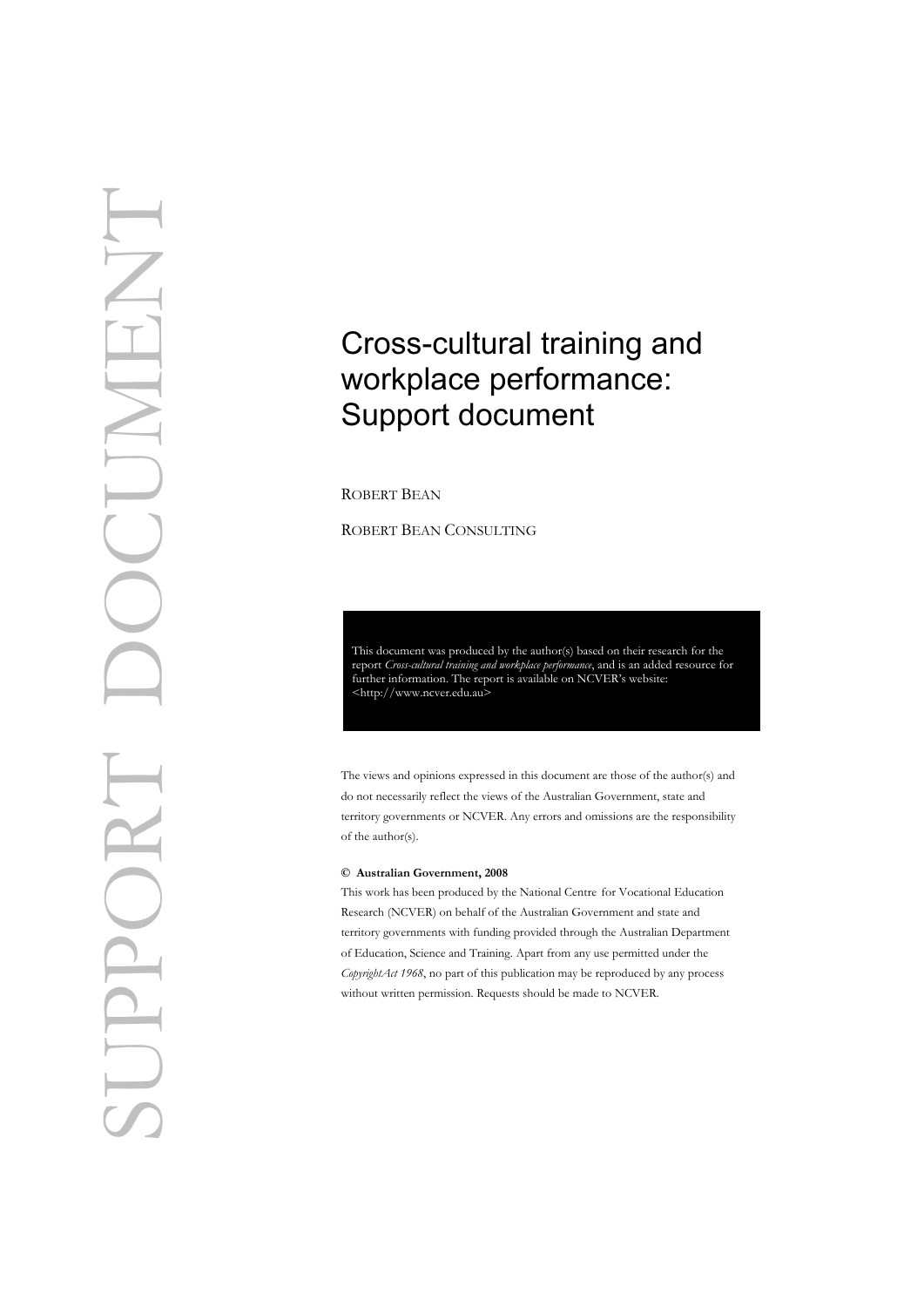## Contents

| Primary Approach Letters                                   | $\mathcal{Z}$ |
|------------------------------------------------------------|---------------|
| A. Letter of Invitation to VET Provider Organisations      | 3             |
| B. Letter of Invitation from VET Organisation to Graduates | 5             |
| C. Letter of Invitation from Researcher to Graduates       | 5             |
| Tests for Statistical Significance                         | 7             |
| Survey of Current Cross-Cultural Training Practice         | 11            |
| Survey of VET Graduates                                    | 19            |
| Survey of Employers                                        | 25            |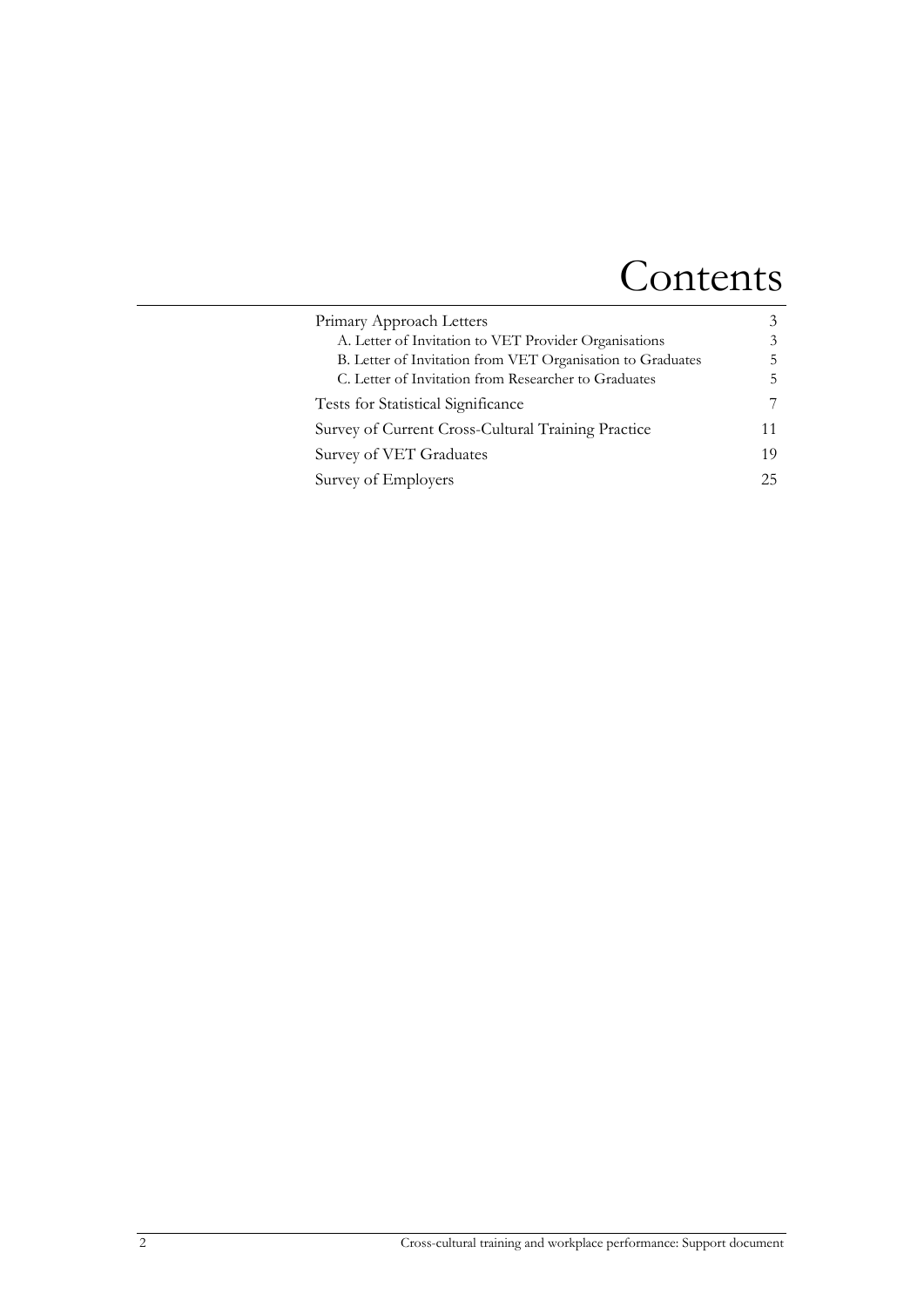## <span id="page-2-1"></span><span id="page-2-0"></span>**A. Letter of Invitation to VET Provider Organisations**

### **CALL FOR PARTICIPANTS**

National Centre for Vocational Education Research 2007 Research Project: **The contribution of cross-cultural training to VET graduates' workplace performance** 

#### **Research Purpose**

NCVER has commissioned Cultural Diversity Services Pty Ltd to conduct research to determine the contribution of cross-cultural training undertaken by Vocational Education and Training students to their subsequent workplace performance.

The research will review the current practice, status and scope of cross-cultural training provided by VET organisations, investigating the learning pathways in cultural competence from VET to the workplace.

The research findings will provide VET providers, industry bodies and employers with reliable quantitative and qualitative data on which to base decisions and actions regarding the planning, resource allocation, design, delivery and evaluation of cross cultural training in terms of employment applications and performance.

#### **Research Questions**

1. How has cross-cultural training undertaken by VET students contributed to their performance in the workplace and benefited their employers? (This includes working within a culturally diverse workplace and working with culturally diverse customers and clients.)

2. What is the current extent and range of practices for teaching VET students cultural understanding and developing their cultural competence for employment?

3. What approaches and models of cross-cultural training provision are most effective in particular occupational and industry domains and settings?

4. What strategies and processes will best enable VET providers to develop and offer vocational training leading to cultural competence?

#### **Methodology**

Stage 1: Literature Review of Cultural Diversity Training in the Australian VET Sector Stage 2: VET Sector Consultations and Surveys of Current Practice in CCT Stage 3: Surveys of VET Graduates and Their Employers

#### **Call for Expressions of Interest in Participating in the Project**

All interested VET provider organisations and individual professionals are invited to contact the project manager for further information about the project.

Robert Bean, Managing Director Cultural Diversity Services Pty Ltd PO Box 57, Delamere, SA 5204 Phone (08) 8598-3088 Mobile 0428 645 142 Fax (08) 8598-3099 Email rsbean@bigpond.com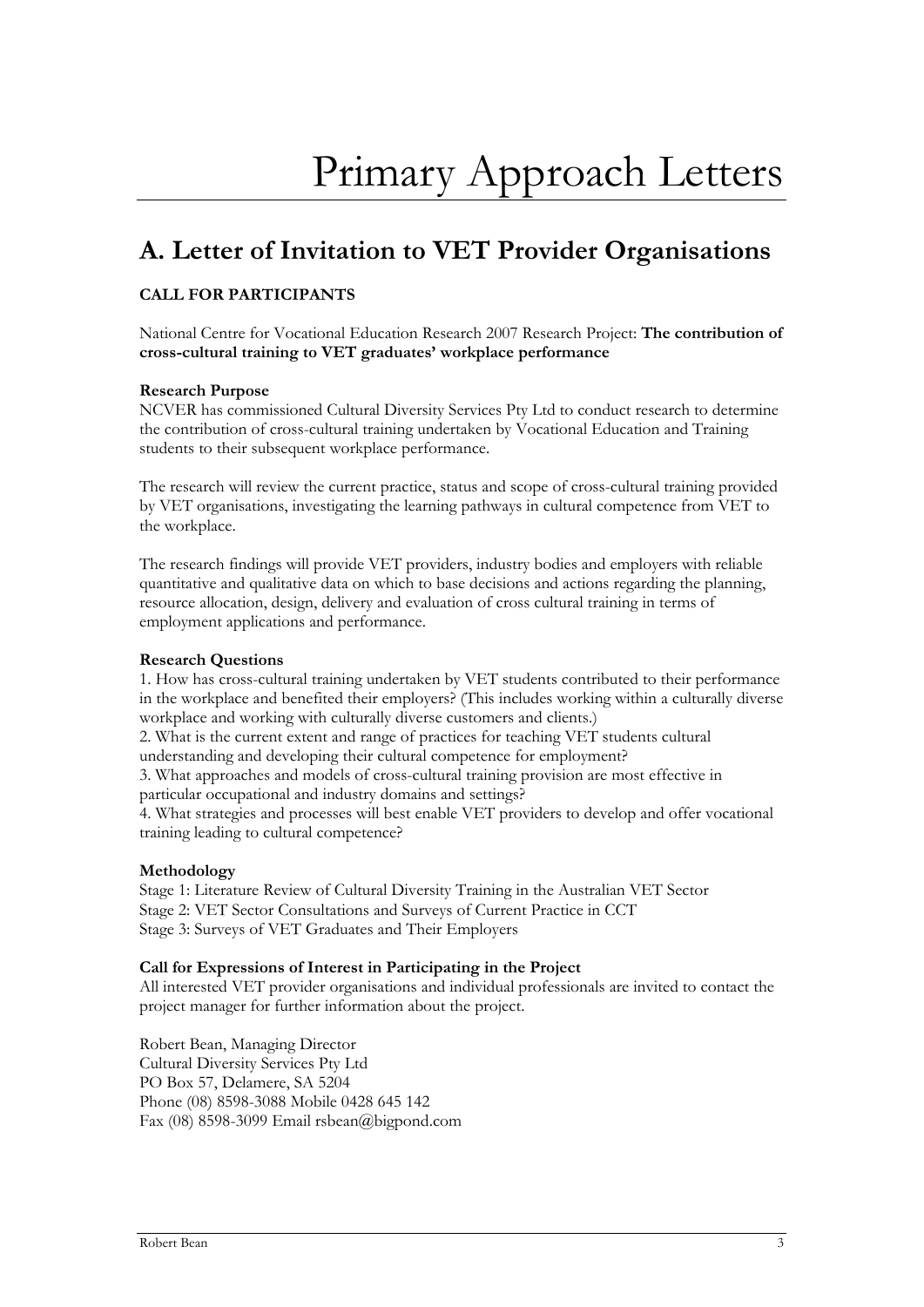#### **How to Participate in the Project**

VET provider organisations and individual VET workers can contribute to the project by helping the research team in any of the following ways.

#### **Stage 1: Literature Review of Cultural Awareness and Cultural Diversity Training in the Australian VET Sector 2001-2006**

November 2006 – February 2007

• Provide the researchers with copies of or links to any relevant literature, including project reports, reviews of activity during the research period 2001-2006, case studies of programs and projects that involved cross-cultural training, training program and course outlines, policy documents and other publications.

#### **Stage 2: VET Sector Consultations and Surveys of Current Practice in CCT**  January – May 2007

- Provide contact details for units and individual staff who are or have been involved in designing and delivering education and training programs that included cross-cultural training, relating to - but not limited to - the following National Training Packages: Business Services, Community Recreation, Community Services, Conservation, Correctional Services, Entertainment, Health, Hospitality, Public Safety, Public Services, Training and Assessment
- Participate in a confidential, on-line survey of VET sector program managers, trainers and support staff.
- Provide contact details (e.g. email addresses, telephone numbers) of graduates who have completed a VET qualification involving cross-cultural training within the last 3 years and who are now employed. They will be sent an invitation to participate in a confidential, on-line survey of VET graduates.
- Provide contact details for these graduates' employers, identifying appropriate contact people within the organisations, particularly the managers of the graduates. Up to 50 employers will be selected through consultation for participation in an on-line and/or telephone employers evaluation survey.

#### **Stage 3: Surveys of VET Graduates and Their Employers**

March – June 2007

• Help to promote the on-line VET Graduates Survey and Employers Survey in any appropriate manner, e.g. newsletters, websites, industry liaison, networks

The VET Graduates Survey will focus on the effectiveness of cross-cultural training programs in developing cultural competence, the ways in which graduates have applied their learning, the benefits to themselves and their employers and recommendations for further development of cultural competence in the workplace.

The Employers Survey will focus on the importance of cultural competence and the perceived contribution of cross-cultural training to job performance, the benefits to the organisation, future demand for and recommendations regarding the development of cultural competence in VET programs related to the employer's industry.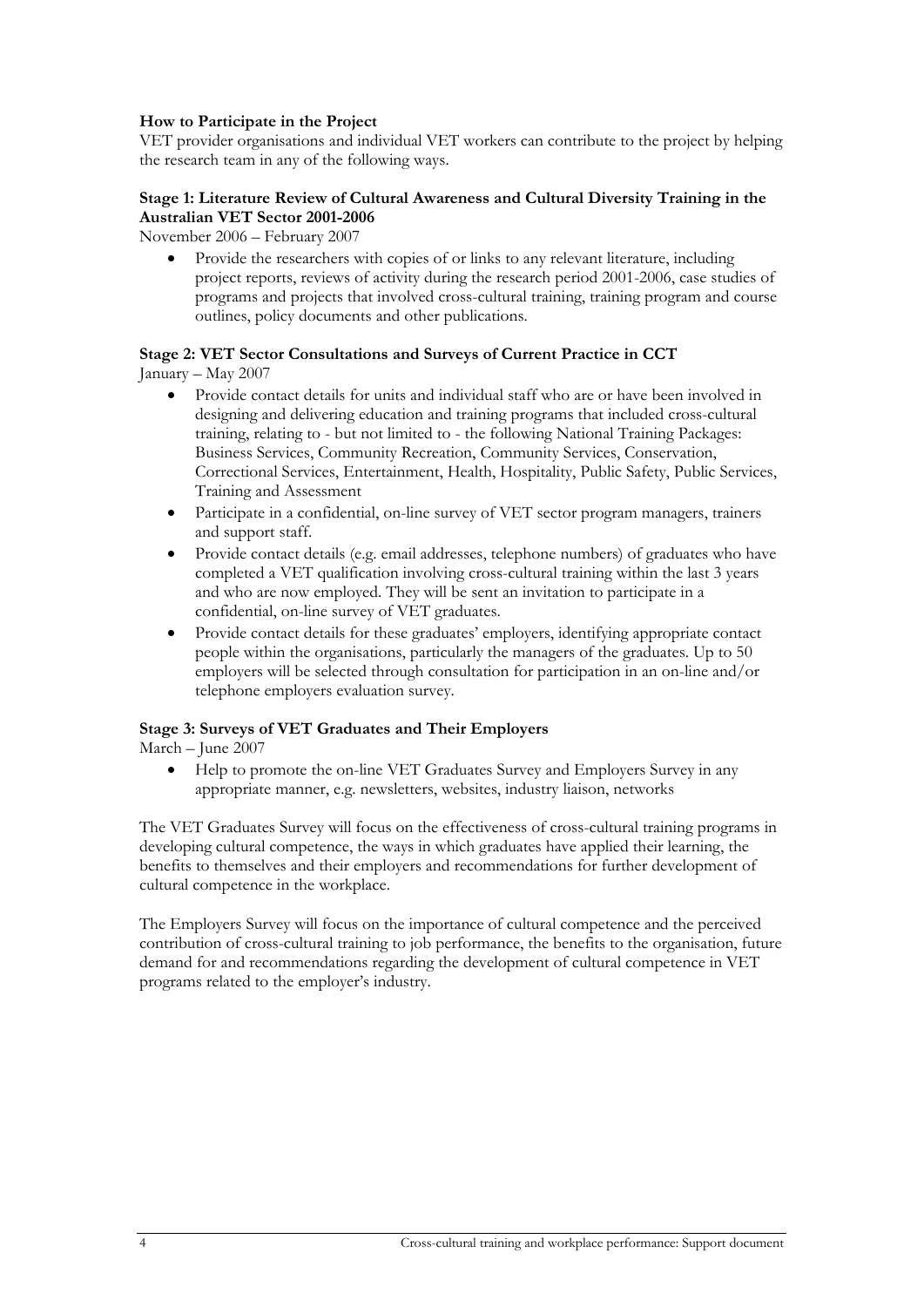## <span id="page-4-0"></span>**B. Letter of Invitation from VET Organisation to Graduates**

#### **INVITATION TO PARTICIPATE IN A NATIONAL EDUCATION SURVEY The contribution of cross-cultural training to graduates' workplace performance** (NCVER Project NR6017)

Dear Graduate,

If your course of study included training in cross-cultural communication or working with cultural diversity, the National Centre for Vocational Education Research would like to invite you to respond to a confidential, on-line survey.

We encourage you to participate because this research will help us to improve our cross-cultural training for the benefit of future students.

The survey takes around 10 minutes to complete. You will then be in the prize draw for one of ten \$50 gift vouchers to a major retailer of your choice. (As the researchers are aiming for 150 - 200 responses, your chances of winning are pretty good!)

Your confidentiality is guaranteed. No identifiable information will be published. Only group data will be reported. Before deleting all email addresses, the researchers will email you a link to the final report and a list of prize winners (first initial and surname only) and will contact you if you have won a gift voucher.

If you would like to participate, just email the research project manager, Robert Bean, rsbean@bigpond.com with the word YES in the subject box. He will then send you an email containing a direct link to the on-line survey, which runs from 15 April to 30 June 2007.

If you have any questions, please contact Robert Bean, Cultural Diversity Services Pty Ltd, on Ph 08 8598 3088 or Email: rsbean@bigpond.com

### <span id="page-4-1"></span>**C. Letter of Invitation from Researcher to Graduates**

**INVITATION TO PARTICIPATE IN A NATIONAL EDUCATION SURVEY**  National Centre for Vocational Education Research Project NR6017

#### **The contribution of cross-cultural training to graduates' workplace performance**

Dear Graduate,

If your course of study included training in cross-cultural communication and working with cultural diversity, you are invited to respond to a confidential, online survey. The survey takes about 10 minutes to complete and you have the chance of winning one of ten \$50 gift vouchers to a major retailer of your choice.

We encourage you to participate because this research will help us to improve our cross-cultural training for the benefit of future students.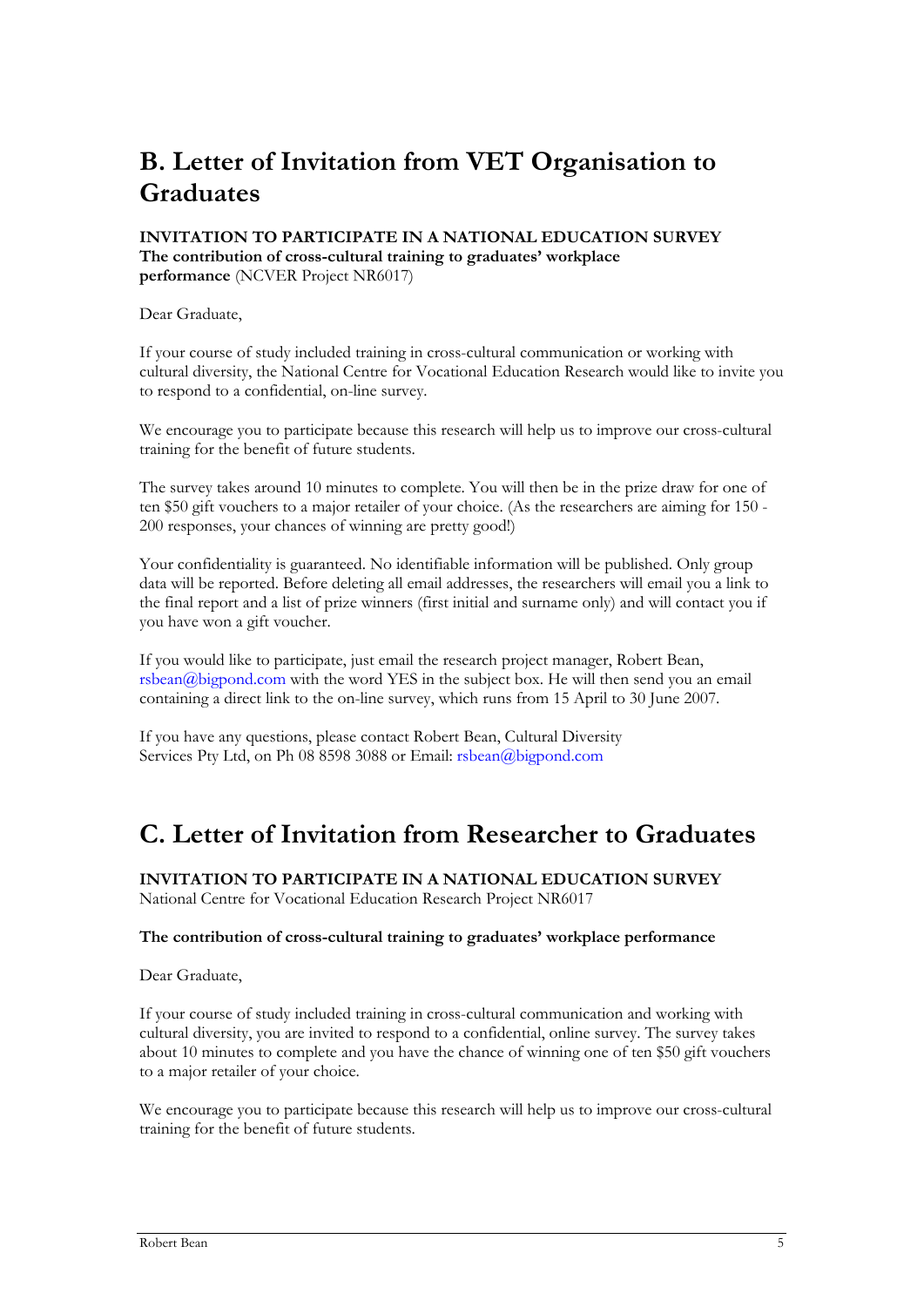If you would like to participate, just email the lead researcher, Robert Bean, on rsbean@bigpond.com with YES in the message box. If you would like invitation to go to another email address than the one you are replying from, just write it in the message box after the YES. Robert will then email you the link. If you don't have internet access at work or at home, you could use a library's or a friend's computer.

Your confidentiality is guaranteed and you can withdraw your participation in the research project at any time. No identifiable information will be published. All data will be aggregated in project reports. Before deleting all email addresses, Robert will email you a link to the final report and contact you if you have won a gift voucher.

Thanks for considering this invitation and best wishes in your career.

Signed: Program manager/lecturer Research Project Manager Robert Bean Cultural Diversity Services Pty Ltd Ph 08 8598 3088 or 0428 645 142

Email: rsbean@bigpond.com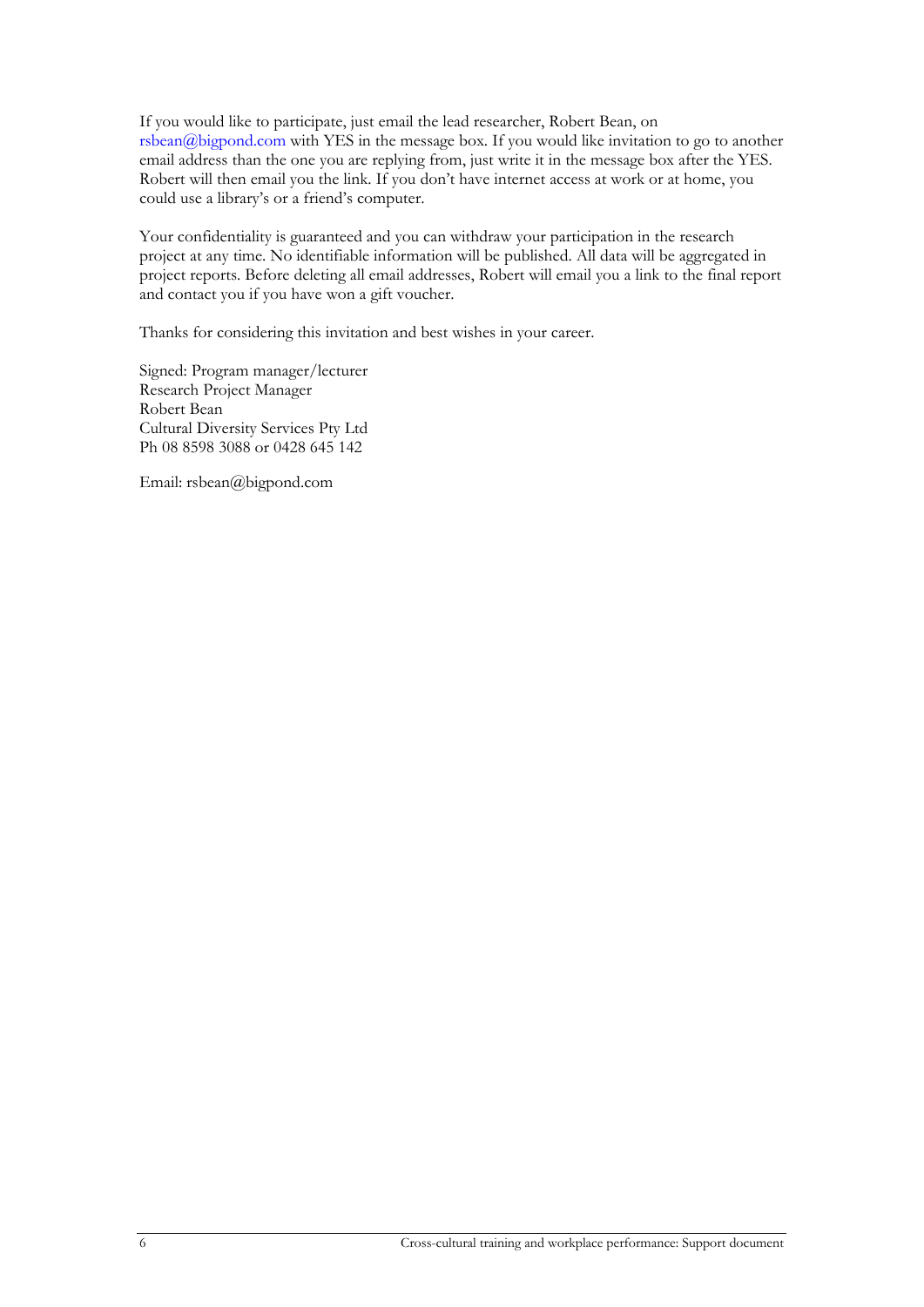# Tests for Statistical Significance

<span id="page-6-0"></span>

|                         | Mean                 | Std.Dv.              | N   | Diff.    | Std.Dv.<br>Diff. | t       | df  | р            |
|-------------------------|----------------------|----------------------|-----|----------|------------------|---------|-----|--------------|
| Q 19                    | 3.741667             | 0.921233             | 120 |          |                  |         | 119 |              |
| Q <sub>20</sub><br>Q 19 | 3.625000<br>3.741667 | 0.926387<br>0.921233 |     | 0.116667 | 0.746795         | 1.71134 |     | 0.089624     |
| Q 21                    | 3.758333             | 0.943762             | 120 | 0.016667 | 0.744541         | 0.24522 | 119 | 0.806711     |
| Q 19                    | 3.745763             | 0.926222             |     |          |                  |         |     |              |
| Q 22                    | 3.686441             | 1.035268             | 118 | 0.059322 | 0.754387         | 0.85421 | 117 | 0.394736     |
| Q 19                    | 3.743590             | 0.929904             |     |          |                  |         |     |              |
| Q 23<br>Q 19            | 3.632479<br>3.754237 | 0.961306<br>0.923913 | 117 | 0.111111 | 0.704392         | 1.70622 | 116 | 0.090643     |
| Q 24                    | 3.550847             | 1.050824             | 118 | 0.203390 | 0.734490         | 3.00805 | 117 | 0.003220     |
| Q 19                    | 3.747899             | 0.922584             |     |          |                  |         |     |              |
| Q 25                    | 4.327731             | 0.864647             | 119 | 0.579832 | 1.045538         | 6.04973 | 118 | 0.000000     |
| Q 19                    | 3.730435             | 0.920733             |     |          |                  |         |     |              |
| Q 26                    | 4.417391             | 0.837526             | 115 | 0.686957 | 1.079028         | 6.82724 | 114 | 0.000000     |
| Q 19                    | 3.745763             | 0.926222             |     |          |                  |         |     |              |
| Q 27                    | 4.516949             | 0.675999             | 118 | 0.771186 | 0.964418         | 8.68630 | 117 | 0.000000     |
| Q 19                    | 3.737288             | 0.919197             |     |          |                  |         |     |              |
| Q 28                    | 4.466102             | 0.758791             | 118 | 0.728814 | 1.034953         | 7.64956 | 117 | 0.000000     |
|                         | Mean                 | Std.Dv.              | N   | Diff.    | Std.Dv.<br>Diff. | t       | df  | p            |
| Q 20                    | 3.625000             | 0.926387             |     |          |                  |         |     |              |
| Q 19                    | 3.741667             | 0.921233             | 120 | 0.116667 | 0.746795         | 1.71134 | 119 | 0.089624     |
| Q 20                    | 3.622951             | 0.921083             |     |          |                  |         |     |              |
| Q 21                    | 3.754098             | 0.938713             | 122 | 0.131148 | 0.667434         | 2.17036 | 121 | 0.031933     |
| Q 20                    | 3.616667             | 0.927483             |     |          |                  |         |     |              |
| Q 22                    | 3.666667             | 1.039823             | 120 | 0.050000 | 0.696329         | 0.78659 |     | 119 0.433088 |
| Q <sub>20</sub>         | 3.605042             | 0.913352             |     |          |                  |         |     |              |
| Q 23                    | 3.613445             | 0.966465             | 119 | 0.008403 | 0.753476         | 0.12166 | 118 | 0.903373     |
| Q <sub>20</sub>         | 3.625000             | 0.926387             |     |          |                  |         |     |              |
| Q 24                    | 3.541667             | 1.044359             | 120 | 0.083333 | 0.794766         | 1.14860 | 119 | 0.253023     |
| Q <sub>20</sub>         | 3.644628             | 0.893117             |     |          |                  |         |     |              |
| Q 25                    | 4.338843             | 0.861720             | 121 | 0.694215 | 1.063351         | 7.18141 | 120 | 0.000000     |
| Q 20                    |                      | 0.895020             |     |          |                  |         |     |              |
| Q 26                    | 3.641026<br>4.427350 | 0.833731             | 117 |          | 1.089361         |         | 116 | 0.000000     |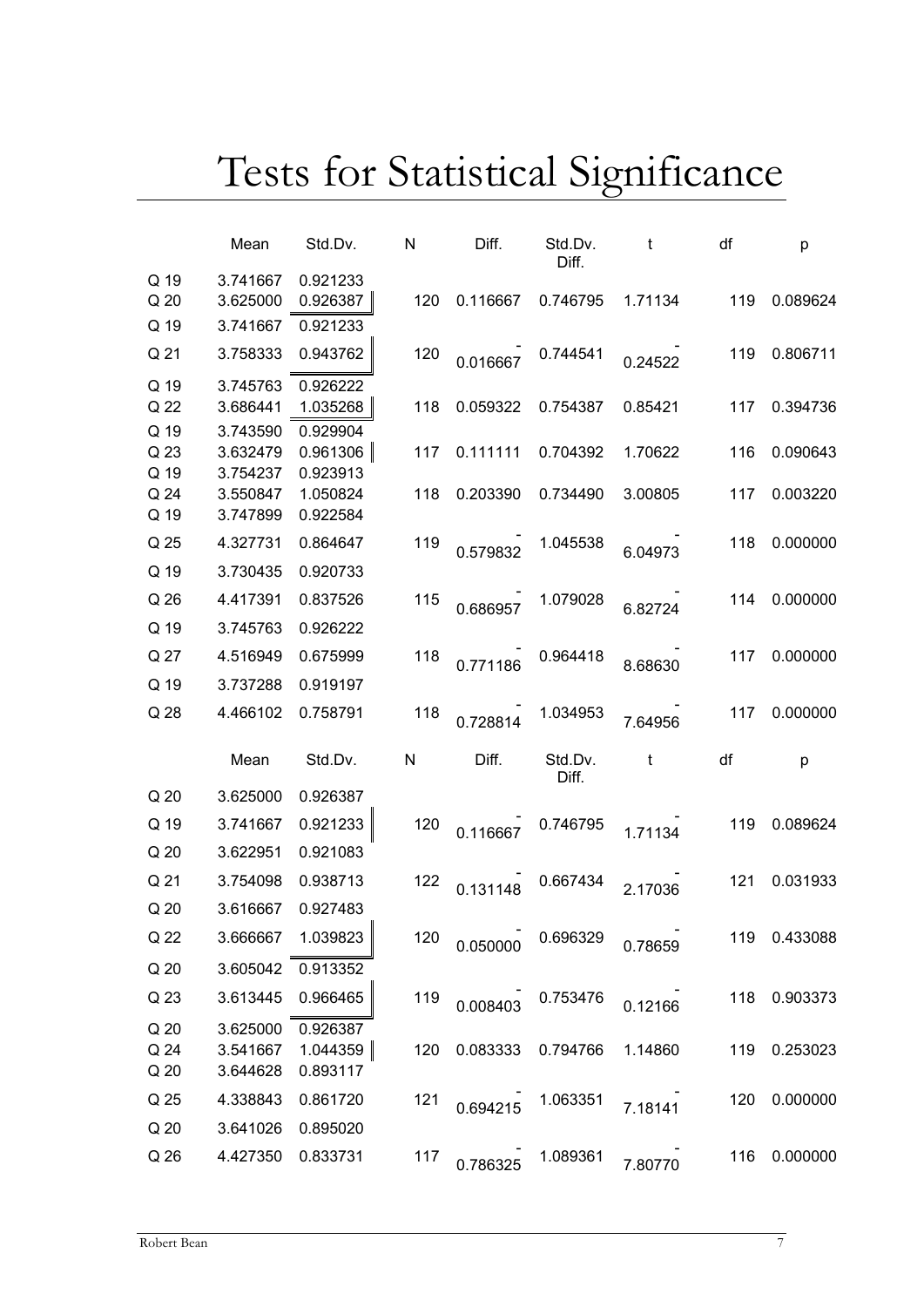| Q <sub>20</sub>      | 3.641667                         | 0.896265                         |     |          |                         |         |     |                        |
|----------------------|----------------------------------|----------------------------------|-----|----------|-------------------------|---------|-----|------------------------|
| Q 27                 | 4.491667                         | 0.744682                         | 120 | 0.850000 | 1.017907                | 9.14748 | 119 | 0.000000               |
| Q 20                 | 3.641667                         | 0.896265                         |     |          |                         |         |     |                        |
| Q 28                 | 4.475000                         | 0.755512                         | 120 | 0.833333 | 1.023533                | 8.91883 | 119 | 0.000000               |
|                      | Mean                             | Std.Dv.                          | N   | Diff.    | Std.Dv.<br>Diff.        | t       | df  | p                      |
| Q 21<br>Q 19<br>Q 21 | 3.758333<br>3.741667<br>3.754098 | 0.943762<br>0.921233<br>0.938713 | 120 | 0.016667 | 0.744541                | 0.24522 | 119 | 0.806711               |
| Q 20<br>Q 21         | 3.622951                         | 0.921083                         | 122 | 0.131148 | 0.667434                | 2.17036 | 121 | 0.031933               |
| Q 22<br>Q 21         | 3.752066<br>3.669421<br>3.733333 | 0.942346<br>1.035925<br>0.941422 | 121 | 0.082645 | 0.702220                | 1.29460 | 120 | 0.197945               |
| Q 23<br>Q 21         | 3.608333<br>3.745902             | 0.964024<br>0.940911             | 120 | 0.125000 | 0.629292                | 2.17595 | 119 | 0.031535               |
| Q 24<br>Q 21         | 3.540984<br>3.756098             | 1.037699<br>0.926314             | 122 | 0.204918 | 0.770730                | 2.93669 | 121 | 0.003972               |
| Q 25                 | 4.349593                         | 0.858742                         | 123 | 0.593496 | 1.172341                | 5.61457 | 122 | 0.000000               |
| Q 21<br>Q 26         | 3.739496<br>4.436975             | 0.933938<br>0.829934             | 119 | 0.697479 | 1.204192                | 6.31843 | 118 | 0.000000               |
| Q 21                 | 3.745902                         | 0.923177                         |     |          |                         |         |     |                        |
| Q 27<br>Q 21         | 4.500000<br>3.754098             | 0.741341<br>0.929867             | 122 | 0.754098 | 1.031019                | 8.07870 | 121 | 0.000000               |
| Q 28                 | 4.483607                         | 0.752227                         | 122 | 0.729508 | 1.052638                | 7.65475 | 121 | 0.000000               |
|                      | Mean                             | Std.Dv.                          | N   | Diff.    | Std.Dv.<br>Diff.        | t       | df  | p                      |
| Q 22                 | 3.686441                         | 1.035268                         |     |          |                         |         |     |                        |
| Q 19                 | 3.745763                         | 0.926222                         |     |          | $118$ 0.059322 0.754387 |         |     | $0.85421$ 117 0.394736 |
| Q 22<br>Q 20         | 3.666667<br>3.616667             | 1.039823<br>0.927483             | 120 | 0.050000 | 0.696329                | 0.78659 |     | 119 0.433088           |
| Q 22<br>Q 21         | 3.669421<br>3.752066             | 1.035925<br>0.942346             | 121 | 0.082645 | 0.702220                | 1.29460 | 120 | 0.197945               |
| Q 22<br>Q 23         | 3.661017<br>3.618644             | 1.047752<br>0.968914             | 118 | 0.042373 | 0.618712                | 0.74394 | 117 | 0.458402               |
| Q 22<br>Q 24<br>Q 22 | 3.680672<br>3.554622<br>3.675000 | 1.040964<br>1.039047<br>1.038442 | 119 | 0.126050 | 0.645120                | 2.13146 | 118 | 0.035126               |
| Q 25                 | 4.350000                         | 0.856512                         | 120 | 0.675000 | 1.153457                | 6.41052 | 119 | 0.000000               |
| Q 22                 | 3.655172                         | 1.047593                         |     |          |                         |         |     |                        |
| Q 26                 | 4.431034                         | 0.836391                         | 116 | 0.775862 | 1.209284                | 6.91011 | 115 | 0.000000               |
| Q 22<br>Q 27         | 3.663866<br>4.495798             | 1.035614<br>0.746449             | 119 | 0.831933 | 1.099455                | 8.25437 | 118 | 0.000000               |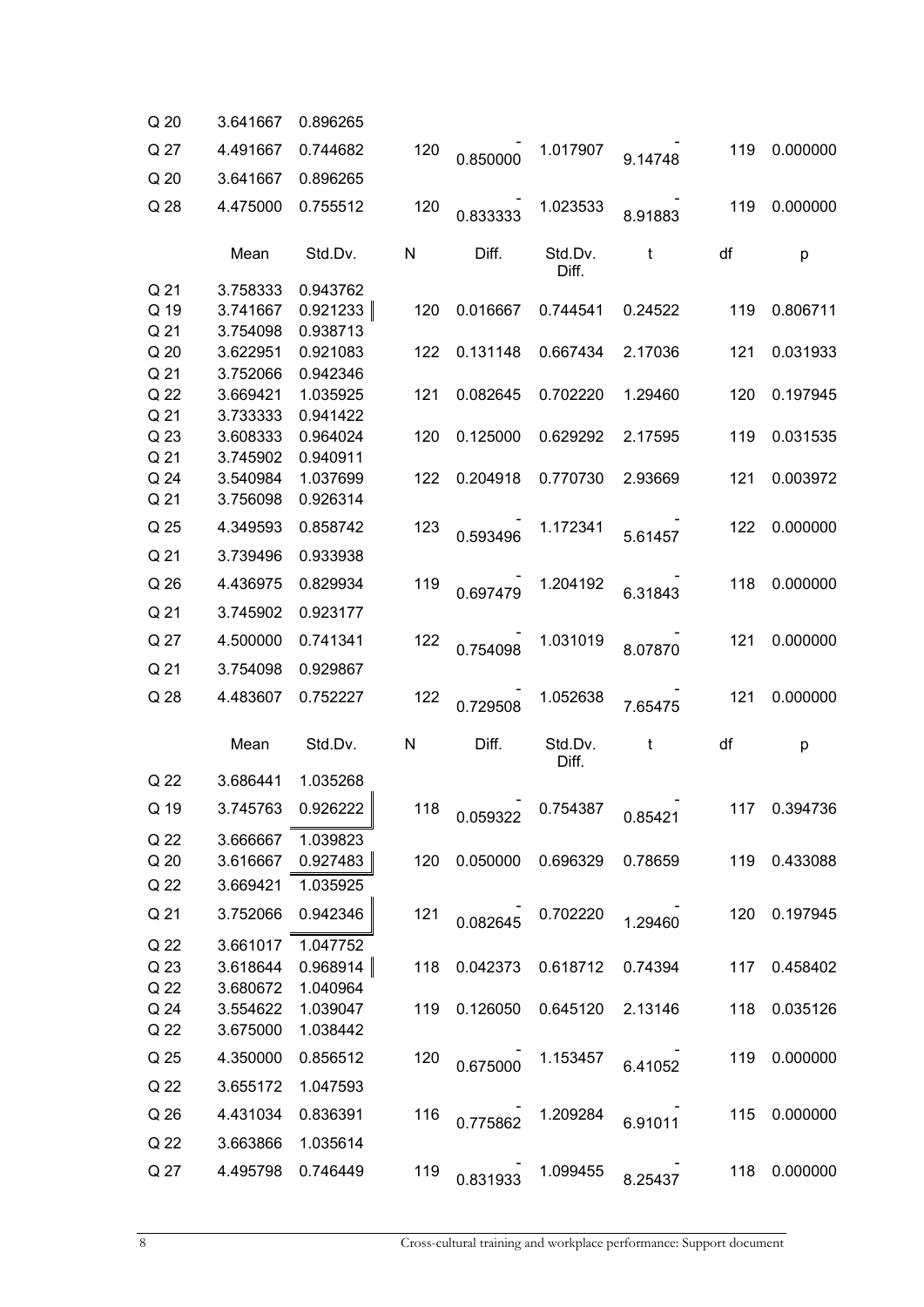| Q 22                 | 3.672269                         | 1.042400                         |           |                         |                         |           |     |              |
|----------------------|----------------------------------|----------------------------------|-----------|-------------------------|-------------------------|-----------|-----|--------------|
| Q 28                 | 4.487395                         | 0.746353                         | 119       | 0.815126                | 1.134710                | 7.83634   | 118 | 0.000000     |
|                      | Mean                             | Std.Dv.                          | N         | Diff.                   | Std.Dv.<br>Diff.        | t         | df  | p            |
| Q 23                 | 3.632479                         | 0.961306                         |           |                         |                         |           |     |              |
| Q 19                 | 3.743590                         | 0.929904                         | 117       | 0.111111                | 0.704392                | $-1.7062$ | 116 | 0.090643     |
| Q 23<br>Q 20<br>Q 23 | 3.613445<br>3.605042<br>3.608333 | 0.966465<br>0.913352<br>0.964024 | 119       | 0.008403                | 0.753476                | 0.1217    | 118 | 0.903373     |
| Q 21                 | 3.733333                         | 0.941422                         | 120       | 0.125000                | 0.629292                | $-2.1759$ | 119 | 0.031535     |
| Q 23                 | 3.618644                         | 0.968914                         |           |                         |                         |           |     |              |
| Q 22                 | 3.661017                         | 1.047752                         | 118       | 0.042373                | 0.618712                | $-0.7439$ | 117 | 0.458402     |
| Q 23<br>Q 24<br>Q 23 | 3.610169<br>3.516949<br>3.621849 | 0.969923<br>1.043769<br>0.956615 | 118       | 0.093220                | 0.679206                | 1.4909    | 117 | 0.138678     |
| Q 25                 | 4.344538                         | 0.867853                         | 119       | 0.722689                | 1.141842                | $-6.9043$ | 118 | 0.000000     |
| Q 23                 | 3.603448                         | 0.958979                         |           |                         |                         |           |     |              |
| Q 26                 | 4.439655                         | 0.837063                         | 116       | 0.836207                | 1.179122                | $-7.6381$ | 115 | 0.000000     |
| Q 23                 | 3.610169                         | 0.952136                         |           |                         |                         |           |     |              |
| Q 27                 | 4.508475                         | 0.748169                         | 118       | 0.898305                | 0.973054                | 10.0283   | 117 | 0.000000     |
| Q 23                 | 3.618644                         | 0.960052                         |           |                         |                         |           |     |              |
| Q 28                 | 4.483051                         | 0.759364                         | 118       | 0.864407                | 1.028776                | $-9.1272$ | 117 | 0.000000     |
|                      | Mean                             | Std.Dv.                          | ${\sf N}$ | Diff.                   | Std.Dv.<br>Diff.        | t         | df  | p            |
| Q 24                 | 3.550847                         | 1.050824                         |           |                         |                         |           |     |              |
| Q 19                 | 3.754237                         | 0.923913                         | 118       | 0.203390                | 0.734490                | 3.00805   | 117 | 0.003220     |
| Q <sub>24</sub>      | 3.541667 1.044359                |                                  |           |                         |                         |           |     |              |
|                      | Q 20 3.625000                    | 0.926387                         |           | 120  0.083333  0.794766 |                         | 1.14860   |     | 119 0.253023 |
| Q <sub>24</sub>      | 3.540984                         | 1.037699                         |           |                         |                         |           |     |              |
|                      | Q 21 3.745902                    | 0.940911                         |           | 122 0.204918 0.770730   |                         | 2.93669   | 121 | 0.003972     |
| Q 24                 | 3.554622                         | 1.039047                         |           |                         |                         |           |     |              |
| Q <sub>22</sub>      | 3.680672                         | 1.040964                         |           | 119  0.126050  0.645120 |                         | 2.13146   |     | 118 0.035126 |
| Q 24                 | 3.516949                         | 1.043769                         |           |                         |                         |           |     |              |
|                      | Q 23 3.610169                    | 0.969923                         |           | 118  0.093220  0.679206 |                         | 1.49091   | 117 | 0.138678     |
| Q 24                 | 3.553719                         | 1.032395                         |           |                         |                         |           |     |              |
| Q 25                 | 4.380165                         | 0.829218                         |           |                         | 121  0.826446  1.092990 | 8.31746   | 120 | 0.000000     |
| Q 24                 | 3.529915                         | 1.038672                         |           |                         |                         |           |     |              |
|                      | Q 26 4.435897                    | 0.834438                         | 117       |                         | 0.905983 1.203321       | 8.14388   | 116 | 0.000000     |
| Q <sub>24</sub>      | 3.550000                         | 1.035910                         |           |                         |                         |           |     |              |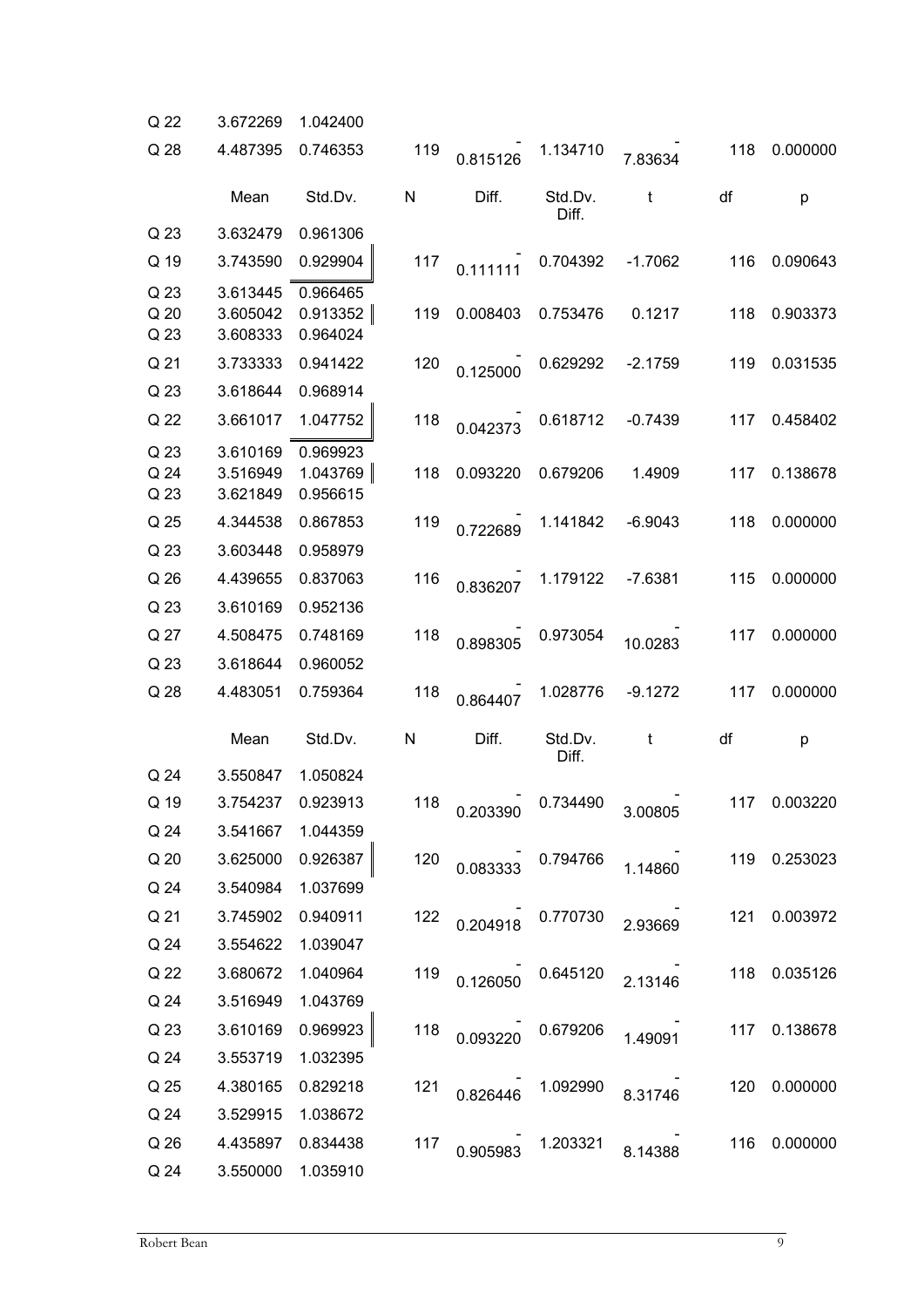| Q 27 |                     |  | $120$ 0.958333 1.118191 9.38840   |  | 119 0.000000 |
|------|---------------------|--|-----------------------------------|--|--------------|
| Q 24 | 3.550000 1.035910   |  |                                   |  |              |
| Q 28 | 4.483333   0.755744 |  | $120$ 0.933333 $1.113201$ 9.18447 |  | 119 0.000000 |

T-test result of Q 19 to Q 24

There is a statistically significant difference between the average ratings at 95% confidence level for questions: 19 vs 24; 20 vs 21; 21 vs 23; 21 vs 24; 22 vs 24

There is no significant difference between the average ratings at 95% confidence level for the other 10 pairs of questions.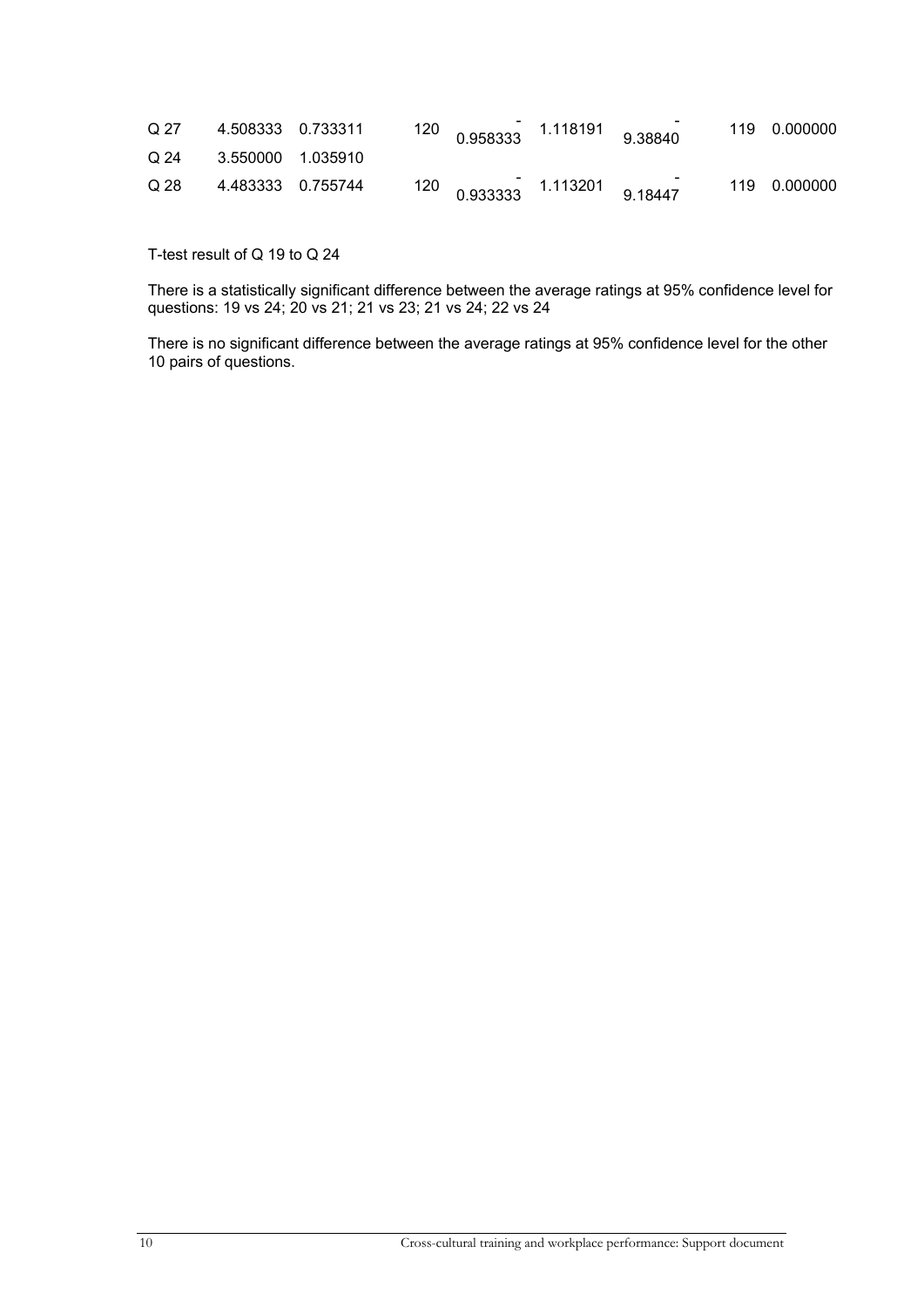# <span id="page-10-0"></span>Survey of Current Cross-Cultural Training Practice

Thank you for participating in the first Australian national study of the contribution of crosscultural training to vocational education and training graduates' workplace performance.

"Cross-cultural training" is any training that aims to increase a person's "cultural competence", which comprises the awareness, knowledge and skills to function effectively in situations characterised by cultural diversity.

The survey is confidential. After we have sent you a thank you and a link to the final report we will delete all email addresses.

Part A: Current Cross-cultural Training Practice in VET Organisations 2001-2006 comprises 29 questions and takes about 15 minutes to complete. If you don't have complete records for the research period, please provide your best estimates or recollections or confer with colleagues. You may skip questions by scrolling down to the next question.

Please complete Part B: Cross-Cultural Trainers if you are or have been directly involved in cross-cultural teaching or curriculum design. It comprises 18 questions and takes 5 to 10 minutes to complete. If you need to leave the survey, click "Exit this survey" after a page break, marked NEXT>. When you resume, your previous answers up to the page break will still be there.

The survey will be open until 30 June 2007. Reminder invitations will be sent. If colleagues would like to complete a survey please ask them to email me. If you would like to discuss the project or provide relevant reports or papers, please contact me.

Thank you.

Robert Bean Project Manager Cultural Diversity Services Pty Ltd Ph (08) 8598-3099 or 0428 645 142 Email: rsbean@bigpond.com April 2007

#### **1. What type of VET provider is the organisation you work for?**

- $\bigcup$   $\bigcap$   $\bigcap$   $\bigcap$   $\bigcap$   $\bigcap$   $\bigcap$   $\bigcap$   $\bigcap$   $\bigcap$   $\bigcap$   $\bigcap$   $\bigcap$   $\bigcap$   $\bigcap$   $\bigcap$   $\bigcap$   $\bigcap$   $\bigcap$   $\bigcap$   $\bigcap$   $\bigcap$   $\bigcap$   $\bigcap$   $\bigcap$   $\bigcap$   $\bigcap$   $\bigcap$   $\bigcap$   $\bigcap$   $\bigcap$   $\bigcap$   $\bigcap$   $\bigcap$   $\bigcap$   $\bigcap$   $\bigcap$
- $\bigcup$   $\bigcap$   $\bigcap$   $\bigcap$   $\bigcap$   $\bigcap$   $\bigcap$   $\bigcap$   $\bigcap$   $\bigcap$   $\bigcap$   $\bigcap$   $\bigcap$   $\bigcap$   $\bigcap$   $\bigcap$   $\bigcap$   $\bigcap$   $\bigcap$   $\bigcap$   $\bigcap$   $\bigcap$   $\bigcap$   $\bigcap$   $\bigcap$   $\bigcap$   $\bigcap$   $\bigcap$   $\bigcap$   $\bigcap$   $\bigcap$   $\bigcap$   $\bigcap$   $\bigcap$   $\bigcap$   $\bigcap$   $\bigcap$
- $\sqrt{a}$  Private sector non-Registered Training Organisation
- nmlkjCommonwealth government
- $\bigcup$   $\bigcap$   $\bigcap$   $\bigcap$   $\bigcap$   $\bigcap$   $\bigcap$   $\bigcap$   $\bigcap$   $\bigcap$   $\bigcap$   $\bigcap$   $\bigcap$   $\bigcap$   $\bigcap$   $\bigcap$   $\bigcap$   $\bigcap$   $\bigcap$   $\bigcap$   $\bigcap$   $\bigcap$   $\bigcap$   $\bigcap$   $\bigcap$   $\bigcap$   $\bigcap$   $\bigcap$   $\bigcap$   $\bigcap$   $\bigcap$   $\bigcap$   $\bigcap$   $\bigcap$   $\bigcap$   $\bigcap$   $\bigcap$
- $\bigcap$ Local government
- $\bigcup$   $\bigcap$   $\bigcap$   $\bigcap$   $\bigcap$   $\bigcap$   $\bigcap$   $\bigcap$   $\bigcap$   $\bigcap$   $\bigcap$   $\bigcap$   $\bigcap$   $\bigcap$   $\bigcap$   $\bigcap$   $\bigcap$   $\bigcap$   $\bigcap$   $\bigcap$   $\bigcap$   $\bigcap$   $\bigcap$   $\bigcap$   $\bigcap$   $\bigcap$   $\bigcap$   $\bigcap$   $\bigcap$   $\bigcap$   $\bigcap$   $\bigcap$   $\bigcap$   $\bigcap$   $\bigcap$   $\bigcap$   $\bigcap$

#### **2. Where is the head office of your organisation? (Select one).**

NG CHACT NG CHASW NG CHAT NG CHOLD<br>NG CHA NG CHAS NG CHAIC NG CHANA  $\Box$ SA  $\Box$   $\cap$   $\Box$ FAS  $\Box$   $\cap$   $\Box$  $\Box$  $\Box$  $\Box$  $\Box$  $or$   $C$   $\Box$ Overseas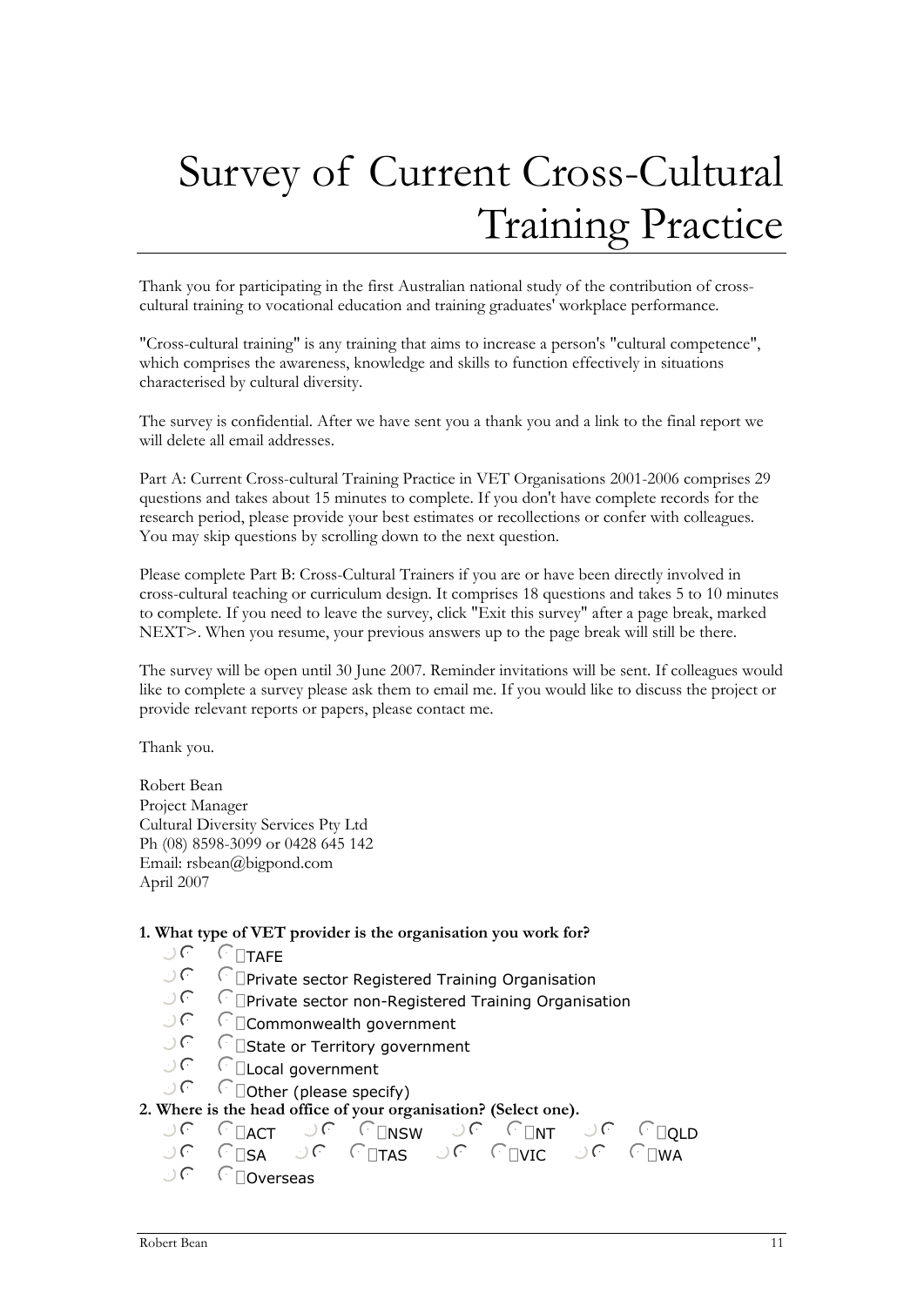**3. What is the total number of employees, including contractors, in your organisation?** 

nmlkj1-25 nmlkj26=100 nmlkj101-500 nmlkj501- <sup>1000</sup>nmlkj1001- 5000 nmlkj5001- 10000 nmlkj10001- <sup>20000</sup>nmlkj20001 or more

**4. What is your main position in your organisation?** 

- $\bigcup_{n\in\mathbb{N}}\mathbb{C}^n$   $\Box$ CEO/Senior Executive
- $\lceil \cdot \rceil$ Institute/college director
- $\bigcup$   $\bigcap$   $\bigcap$   $\bigcap$   $\bigcap$   $\bigcap$   $\bigcap$   $\bigcap$   $\bigcap$   $\bigcap$   $\bigcap$   $\bigcap$   $\bigcap$   $\bigcap$   $\bigcap$   $\bigcap$   $\bigcap$   $\bigcap$   $\bigcap$   $\bigcap$   $\bigcap$   $\bigcap$   $\bigcap$   $\bigcap$   $\bigcap$   $\bigcap$   $\bigcap$   $\bigcap$   $\bigcap$   $\bigcap$   $\bigcap$   $\bigcap$   $\bigcap$   $\bigcap$   $\bigcap$   $\bigcap$   $\bigcap$
- $\Box$ Education program director
- $\bigcup$   $\bigcap$   $\Box$ Educational/training program manager
- $\bigcup$   $\bigcap$   $\bigcap$   $\bigcap$   $\bigcap$   $\bigcap$   $\bigcap$   $\bigcap$   $\bigcap$   $\bigcap$   $\bigcap$   $\bigcap$   $\bigcap$   $\bigcap$   $\bigcap$   $\bigcap$   $\bigcap$   $\bigcap$   $\bigcap$   $\bigcap$   $\bigcap$   $\bigcap$   $\bigcap$   $\bigcap$   $\bigcap$   $\bigcap$   $\bigcap$   $\bigcap$   $\bigcap$   $\bigcap$   $\bigcap$   $\bigcap$   $\bigcap$   $\bigcap$   $\bigcap$   $\bigcap$   $\bigcap$
- $\bigcup$   $\bigcap$   $\bigcap$   $\bigcap$   $\bigcap$   $\bigcap$   $\bigcap$   $\bigcap$   $\bigcap$   $\bigcap$   $\bigcap$   $\bigcap$   $\bigcap$   $\bigcap$   $\bigcap$   $\bigcap$   $\bigcap$   $\bigcap$   $\bigcap$   $\bigcap$   $\bigcap$   $\bigcap$   $\bigcap$   $\bigcap$   $\bigcap$   $\bigcap$   $\bigcap$   $\bigcap$   $\bigcap$   $\bigcap$   $\bigcap$   $\bigcap$   $\bigcap$   $\bigcap$   $\bigcap$   $\bigcap$   $\bigcap$
- nmlkjMulticultural/diversity manager/officer
- $\bigcup$   $\bigcap$  Project officer/coordinator
- $\bigcup$   $\bigcap$   $\bigcap$   $\bigcap$   $\bigcap$   $\bigcap$   $\bigcap$   $\bigcap$   $\bigcap$   $\bigcap$   $\bigcap$   $\bigcap$   $\bigcap$   $\bigcap$   $\bigcap$   $\bigcap$   $\bigcap$   $\bigcap$   $\bigcap$   $\bigcap$   $\bigcap$   $\bigcap$   $\bigcap$   $\bigcap$   $\bigcap$   $\bigcap$   $\bigcap$   $\bigcap$   $\bigcap$   $\bigcap$   $\bigcap$   $\bigcap$   $\bigcap$   $\bigcap$   $\bigcap$   $\bigcap$   $\bigcap$

**5. The following Training Packages include specific units of competency on working with diversity. For each of the training areas you provide, please indicate which ones include cross-cultural training and at which levels of qualification. If none are applicable, please go to Question 7.** 

Cert II Cert III Cert IV Diploma Adv.Dip.



**training to students in any of these training areas?**<br> $\bigcup$   $\bigcap$   $\bigcap$   $\bigcap$   $\bigcap$   $\bigcap$   $\bigcap$   $\bigcap$   $\bigcap$   $\bigcap$   $\bigcap$   $\bigcap$   $\bigcap$ 

 $\sqrt{\frac{m}{\epsilon}}$  Less than 1 year

 $\bigcup$   $\bigcap$   $\bigcap$   $\bigcap$   $\bigcap$   $\bigcap$   $\bigcap$   $\bigcap$   $\bigcap$   $\bigcap$   $\bigcap$   $\bigcap$   $\bigcap$   $\bigcap$   $\bigcap$   $\bigcap$   $\bigcap$   $\bigcap$   $\bigcap$   $\bigcap$   $\bigcap$   $\bigcap$   $\bigcap$   $\bigcap$   $\bigcap$   $\bigcap$   $\bigcap$   $\bigcap$   $\bigcap$   $\bigcap$   $\bigcap$   $\bigcap$   $\bigcap$   $\bigcap$   $\bigcap$   $\bigcap$   $\bigcap$ 

 $\bigcirc$   $\cap$   $\Box$ 11-15 years  $\bigcirc$   $\cap$   $\Box$ 16 or more years

**7. Does your organisation deliver cross-cultural training in any other training areas, accredited or non-accredited?** 

- $\bigcup_{i=1}^{n} \bigcap_{i=1}^{n} N_0$  (Go to Question 9)<br> $\bigcup_{i=1}^{n} \bigcap_{i=1}^{n}$  know (Go to Oug
- $\widehat{\mathcal{C}}$  Don't know (Go to Question 9)
- $\bigcup$   $\bigcap$   $\bigcap$   $\bigcap$   $\bigcap$   $\bigcap$   $\bigcap$   $\bigcap$   $\bigcap$   $\bigcap$   $\bigcap$   $\bigcap$   $\bigcap$   $\bigcap$   $\bigcap$   $\bigcap$   $\bigcap$   $\bigcap$   $\bigcap$   $\bigcap$   $\bigcap$   $\bigcap$   $\bigcap$   $\bigcap$   $\bigcap$   $\bigcap$   $\bigcap$   $\bigcap$   $\bigcap$   $\bigcap$   $\bigcap$   $\bigcap$   $\bigcap$   $\bigcap$   $\bigcap$   $\bigcap$   $\bigcap$

**8. What is the longest period that your organisation has been delivering these other crosscultural types of cross-cultural training programs to students?**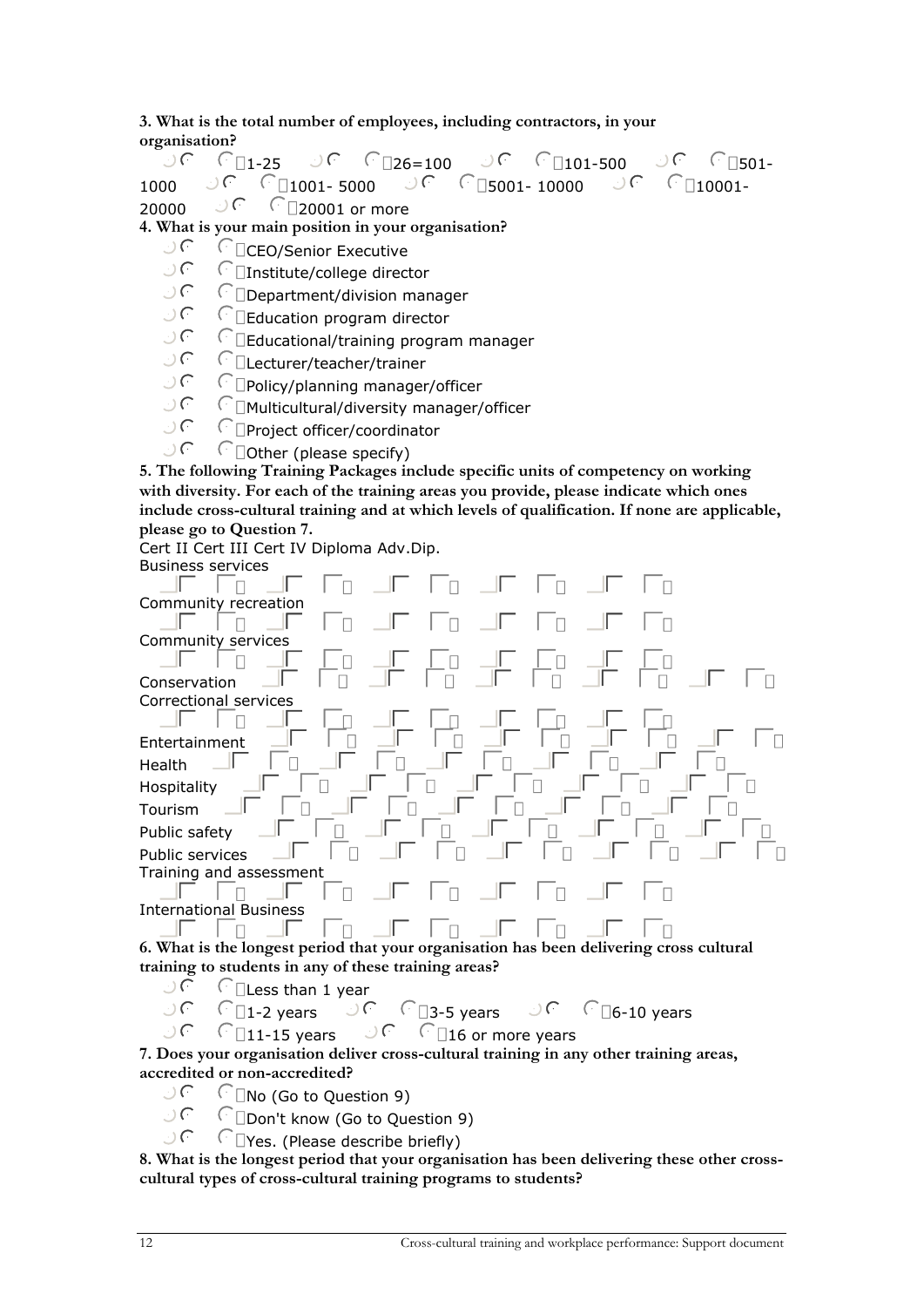$\bigcup$   $C$   $\Box$  Less than 1 year

 $\bigcirc$   $\bigcirc$   $\bigcirc$   $\bigcirc$   $\bigcirc$   $\bigcirc$   $\bigcirc$   $\bigcirc$   $\bigcirc$   $\bigcirc$   $\bigcirc$   $\bigcirc$   $\bigcirc$   $\bigcirc$   $\bigcirc$   $\bigcirc$   $\bigcirc$   $\bigcirc$   $\bigcirc$   $\bigcirc$   $\bigcirc$   $\bigcirc$   $\bigcirc$   $\bigcirc$   $\bigcirc$   $\bigcirc$   $\bigcirc$   $\bigcirc$   $\bigcirc$   $\bigcirc$   $\bigcirc$   $\bigcirc$   $\bigcirc$   $\bigcirc$   $\bigcirc$   $\bigcirc$   $\bigcirc$  $\bigcap_{11-15}$  years  $\bigcup$   $\bigcap$   $\bigcap_{16}$  or more years

**9. If your organisation provides any of the following units of competency, please indicate the number of contact hours that are devoted to cross-cultural training and whether the unit is a core or elective unit. If you don't have records, please provide estimates.** 

**If not applicable, please go to Question 10.**  Contact Hours Status

Work in a socially diverse environment (Cert II)

Work in a public sector environment (Cert II)

Work effectively with diversity/equity and diversity (Cert

III)

Promote workplace diversity (Cert III)

Promote access and equity in community recreation (Cert III)

Work effectively with culturally diverse clients and coworkers (Cert IV)

Develop approaches to include cultural and human diversity (Cert IV)

Supervise equity and diversity in the workplace (Cert IV) Foster and promote inclusive learning culture (Cert IV)

Value diversity (Cert IV)

Manage diversity/workplace diversity/equity and diversity (Dip)

Promote diversity (Dip)

Develop and implement diversity policy (Adv Dip)

Influence and shape diversity management (Adv Dip)

**10. If you provide other units of competency or training programs that include crosscultural training please provide the unit or program title, contact hours and core or elective status.** 

**11. In the last 5 years, where did your organisation source cross-cultural trainers?** 

|  | $\Box \Box$   $\Box$ Internal providers $\Box \Box$   $\Box$ External providers $\Box \Box$   $\Box$ Both |  |
|--|-----------------------------------------------------------------------------------------------------------|--|
|  |                                                                                                           |  |

**12. If your organisation used external cross-cultural trainers, which type/s of organisations did they come from? (Select as many as appropriate)** 

| $\square$ University |
|----------------------|
|                      |

| 'TAFF |
|-------|
|       |

 $\Box$   $\Box$   $\Box$  Other Registered Training Organisation

gfedcNon-Registered Training ORganisation

- $\Gamma$   $\Box$  Government department
- $\Box$   $\Box$  Individual training consultant
	- $\Box$ Community organisation
- gfedcOther (please specify)

**13. Which modes of teaching are used to deliver your cross-cultural training? (Select as many as appropriate)** 

- gfedcClassroom teaching
- $\Box$   $\Box$ Special training workshops
- $\Box$ Distance/On-line learning
- $\Gamma$   $\Gamma$  Coaching
- $\Box$ Mentoring
- $\Box$ External projects e.g. field work
- gfedcOther (please specify)

**14. What are the learning objectives of the cross-cultural training you deliver? (Select as many as appropriate)**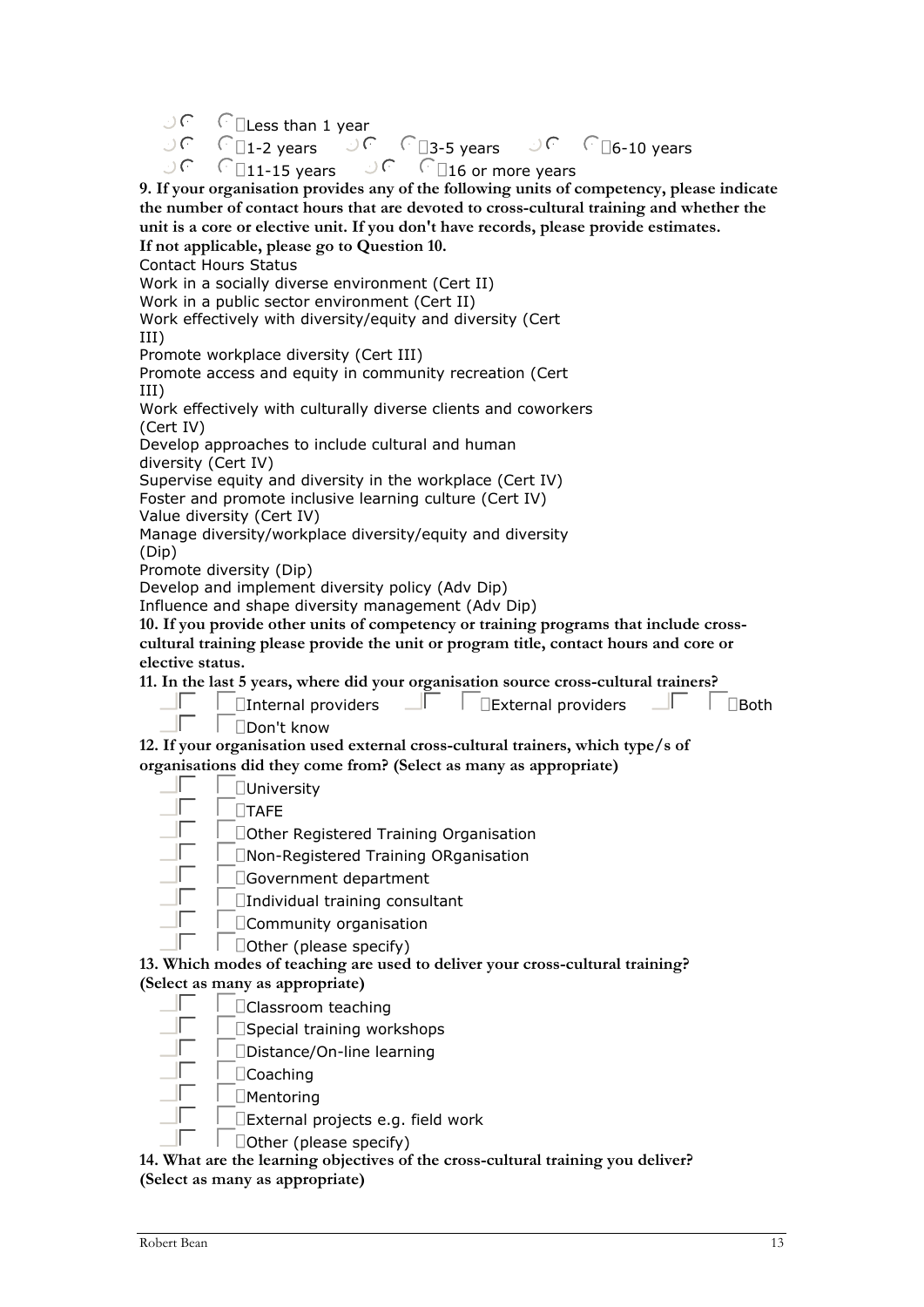- $\Box\Box\Box$ To improve communication and relationships in the workplace
	- $\Box\Box$   $\Box$  To improve service to culturally diverse clients/customers
	- $\mathbb{F}$   $\Box$ To improve compliance with equal opportunity and/or discrimination
- laws

 $\parallel$   $\parallel$   $\Box$ To improve capacity to work internationally

#### gfedcTo improve marketing and promotion to culturally diverse clients/customers

- $\Box\Box$   $\Box$   $\Box$  To improve community relations
- gfedcOther (please specify)

**15. What types of cross-cultural training are included in the units of competency or other programs your organisation provides? (Select as many as appropriate)** 

- $\Box\Box$   $\Box$  General cultural awareness and communication
- gfedcSpecialised training e.g.health care, policing
- $\Box\Box$   $\Box$   $\Box$  Culture-specific: Multicultural e.g. African, Chinese, Arabic culture
- gfedcCulture-specific: Indigenous e.g. Aboriginal and Torres Strait Islander

cultures

- $\Box$   $\Box$   $\Box$   $\Box$  Working with interpreters and translators
	- $\Box\Box$   $\Box$ Working with cultural diversity
- $\Box$   $\Box$ Managing cultural diversity
- $\Box \Box$   $\Box$  Other (please specify)

**16. How does your organisation evaluate the cross-cultural training it provides? (Select as many as appropriate)** 

- $\Box$   $\Box$ Don't know
	- $\Box$   $\Box$  No evaluation
	- $\Box$ Pre-training surveys of students
- $\mathbb{F}$   $\Box$ Post-training feedback and evaluation questionnaires from students
- $\Box\Box$   $\Box$  Formal written feedback from students e.g. reflection papers, letters
- $\Box$   $\Box$   $\Box$  Informal verbal feedback from students
- $\Box$ T $\Box$ Written feedback from employers
- $\Box$   $\Box$ Verbal feedback from employers
- gfedcOther (please specify)

**17. How would you rate the overall levels of student satisfaction with the types of crosscultural training you provide?** 

**Rating scale: 1 = lowest, very negative to 5 = highest, very positive**  Ratings

General cultural awareness and communication

Specialised training e.g.health care, policing

Culture-specific: Multicultural e.g. African, Chinese, Arabic culture

Culture-specific: Indigenous e.g. Aboriginal and Torres Strait Islander cultures

Working with interpreters and translators

Working with cultural diversity

Managing cultural diversity

**18. If you receive informal feedback from students who have completed cross cultural training, either during or after the training, what do they typically say?** 

**19. Cultural competence comprises the awareness, knowledge and skills to function effectively in situations characterised by cultural diversity. How important do you think cultural competence in working with culturally diverse clients/customers is to the following groups?** 

**Rating Scale: 1 = lowest, not at all important -to- 5 = highest, very important Select Not Applicable if you do not know.**  Rating

**Students**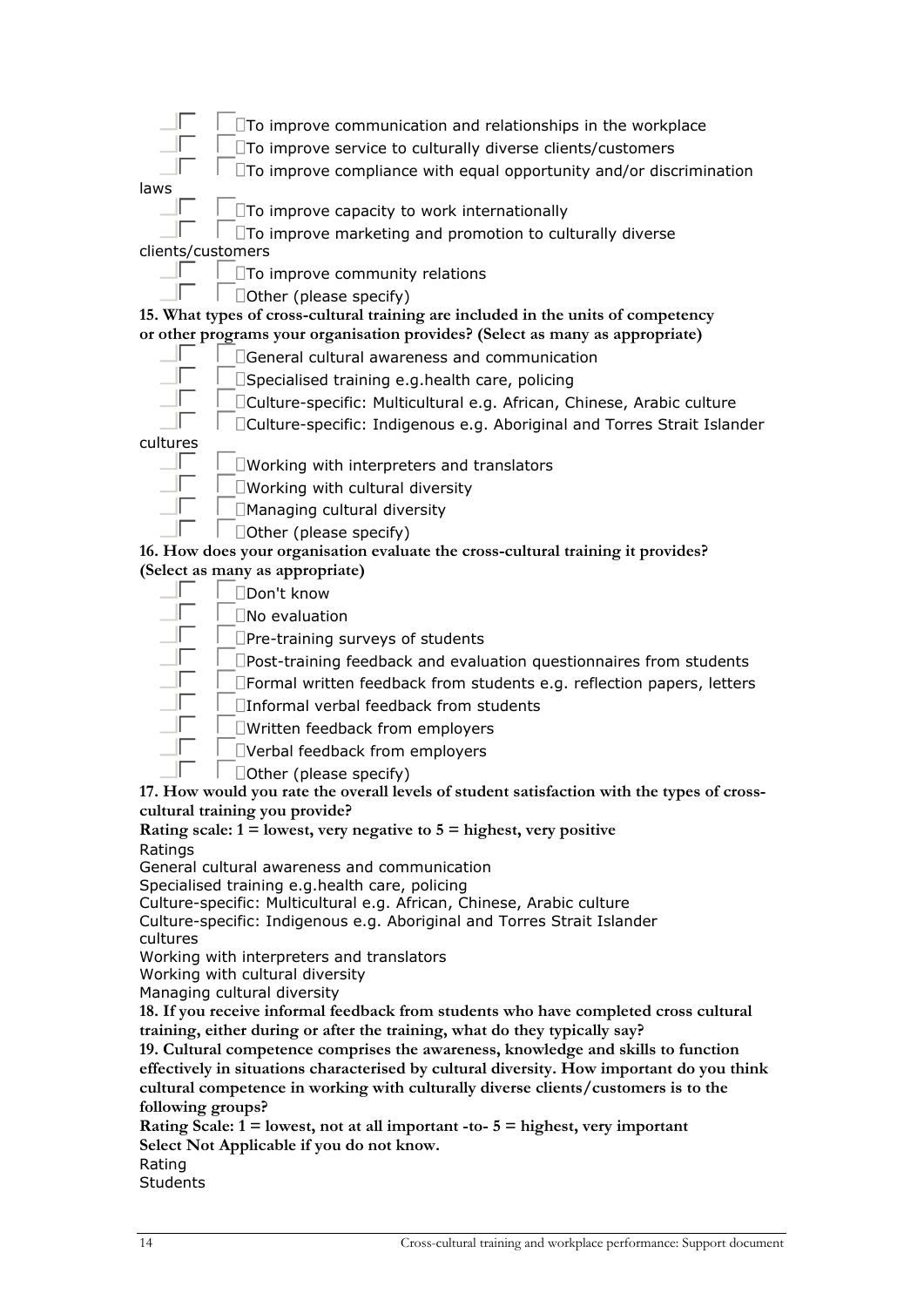Teachers

Employers

**20. How important do you think cultural competence in working with culturally diverse co-workers is to the following groups?** 

**Rating scale:**  $1 =$  lowest -to-  $5 =$  highest

**Select Not Applicable if you do not know.** 

Ratings

**Students** 

Teachers

Employers

**21. Do you ever receive comments from the employers of your cross-culturally trained graduates regarding the ability of these graduates to work with culturally diverse customers and/or co-workers?**<br> $\bigcirc$   $\bigcirc$   $\bigcirc$   $\bigcirc$   $\bigcirc$   $\bigcirc$   $\bigcirc$ 

und C<sub>INo</sub><br>Und Cind

 $\bigcup_{n=0}^{\infty}$   $\bigcap_{n=0}^{\infty}$  contribution between  $\bigcup_{n=0}^{\infty}$  contribution between  $\bigcup_{n=0}^{\infty}$  contribution between  $\bigcup_{n=0}^{\infty}$  contribution between  $\bigcup_{n=0}^{\infty}$  contribution between  $\bigcup_{n=0}^{\infty}$  cont

 $\sqrt{a}$  Tyes. Please summarise comments

**22. Do any employers in any of the industries you serve include cultural competence in their recruitment specifications?** 

- $C_{\square}$ No
- $\bigcup_{n\in\mathbb{N}}$   $\bigcap_{n\in\mathbb{N}}$   $\bigcap_{n\in\mathbb{N}}$   $\bigcap_{n\in\mathbb{N}}$   $\bigcap_{n\in\mathbb{N}}$   $\bigcap_{n\in\mathbb{N}}$

 $\Omega$  Tres. In which industries or types of enterprise?

**23. Do your graduates report - through formal and/or informal feedback – any of the following benefits of their cross-cultural training? (Select as many as appropriate)** 

 $\Box\Box$   $\Box$  Improved workplace communication and relationships

 $\Box\Box$   $\Box$  Improved service to culturally diverse clients/customers

 $\mathbb{F}$   $\Box$ Improved compliance with equal opportunity and discrimination laws

 $\Box$   $\Box$   $\Box$  Improved compliance with access and equity policies

 $\Gamma$   $\Box$  Improved skills to work internationally

 $\Box$ Improved marketing and promotion to culturally diverse clients/customers

 $\Box$   $\Box$   $\Box$  Improved community relationships

 $\Box$   $\Box$   $\Box$  Increased cultural self-awareness

gfedcOther (please specify)

**24. Do you think the demand for VET graduates to be able to demonstrate cultural competence will increase or decrease over the next 5 years in the industries your organisation serves?** 

 $\overline{C}$  in decrease  $\overline{C}$  of  $\overline{C}$  in pecrease  $\overline{C}$  is  $\overline{C}$  is  $\overline{C}$  is the same  $\bigcup$   $\bigcap$   $\bigcap$   $\bigcap$   $\bigcap$   $\bigcap$   $\bigcap$   $\bigcap$   $\bigcap$   $\bigcap$   $\bigcap$   $\bigcap$   $\bigcap$   $\bigcap$   $\bigcap$   $\bigcap$   $\bigcap$   $\bigcap$   $\bigcap$   $\bigcap$   $\bigcap$   $\bigcap$   $\bigcap$   $\bigcap$   $\bigcap$   $\bigcap$   $\bigcap$   $\bigcap$   $\bigcap$   $\bigcap$   $\bigcap$   $\bigcap$   $\bigcap$   $\bigcap$   $\bigcap$   $\bigcap$   $\bigcap$ 

**25. What are the main reasons for your response to the last question?** 

**26. What types of cross-cultural training programs do you think will be most likely to be in demand over the next 5 years in the industries your organisation serves? (Select as many as appropriate)** 

 $\Box\Box$   $\Box$   $\Box$  General cultural awareness and communication

 $\Box \Box$   $\Box$ Specialised; e.g. health, policing

 $\Box\Box$   $\Box$ Culture specific: Multicultural

gfedcCulture specific: Indigenous

 $\mathbb{F}$   $\Box$ Working with interpreters and translators

 $\mathbb{F}$   $\Box$ Working in culturally diverse teams

- $\mathbb{F}$   $\Box$  Managing culturally diverse workforces
- $\Box\Box$   $\Box$ Building cultural awareness into other training
- $\Box$ Other (please specify)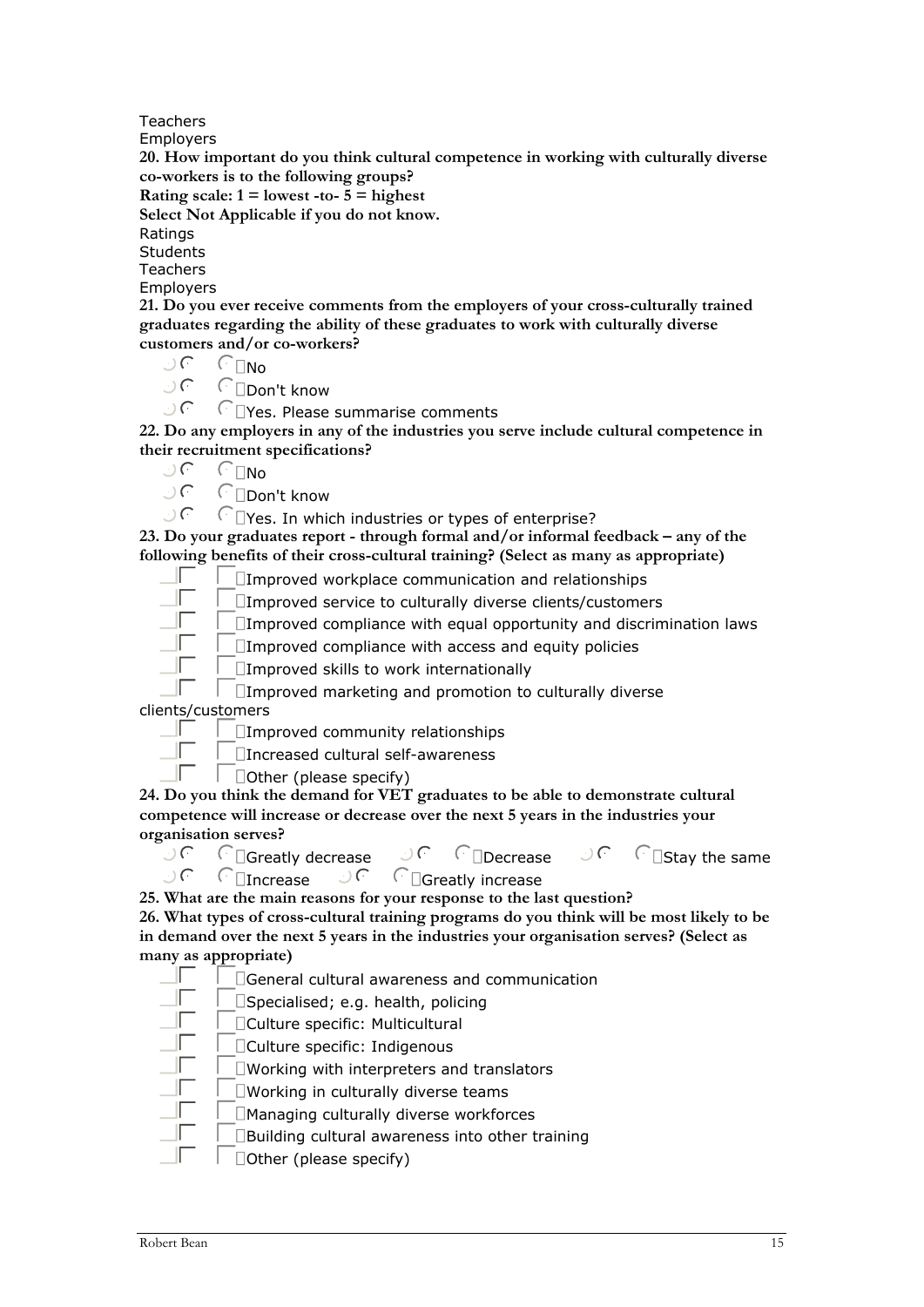**27. Do you think there should be an accreditation or other formal recognition process for cross-cultural trainers?** 

| ∣ ∣No               |
|---------------------|
| □Don't know         |
| $V_{aa}$ $M/k_{ab}$ |

 $\Box$  Tes. What standards or qualifications should be included?

**28. Do you have any other comments on current practice in the provision of crosscultural training in the vocational education and training system?** 

**29. In the last 5 years, have you been directly involved in teaching or designing crosscultural training?** 

**If NO, you may exit the survey by clicking NEXT>> scrolling to the end of Part B and clicking NEXT>> again. Then click on DONE>> Thank you for your contribution. If YES, please complete Part B.** 

nmlkjNo nmlkjYes

**30. What is your sex?** 

nmlkjFemale nmlkjMale **31. What is your age?**  nmlkj18-24 nmlkj25-35 nmlkj36-45 nmlkj46-55  $\bigcup$   $\bigcap$   $56-65$   $\bigcup$   $\bigcap$   $\bigcap$   $66$  or older

**32. What is your country of birth?** 

 $\Box$   $\Box$ Australia

gfedcOther (please specify)

**33. What is your first language?** 

 $\Box\Box\Box$ English  $\Box\Box\Box$ Other

**34. In which areas of teaching/training related to cultural competence do you work? (Select as many as appropriate)** 

- $\Box\Box\Box$ General cross-cultural training
	- $\Box$   $\Box$   $\Box$  Specialised cross-cultural training e.g. health, policing
- gfedcCulture specific: Multicultural
- gfedcCulture specific: Indigenous
- $\Box\Box$   $\Box$  Working with interpreters and translators
- $\Box$   $\Box$ Managing cultural diversity
- $\mathbb{F}$   $\Box$  Managing diversity/working with diversity
- $\Box\Box$   $\Box$ International business management and communication
- gfedcLiving and working overseas/Expatriation-Repatriation
- $\Box$ English language training
- gfedcLanguages other than English training
	- $\Box$ Other (please specify)

**35. How many years have you worked as a cross-cultural trainer?** 

**36. What is your highest level of qualification?** 

- $\bigcup_{i} \bigcap_{i} \bigcap_{i} \bigcup_{i} \bigcap_{i} \bigcap_{i} \bigcap_{i} \bigcap_{i} \bigcap_{i} \bigcap_{i} \bigcap_{i} \bigcap_{i} \bigcap_{i} \bigcap_{i} \bigcap_{i} \bigcap_{i} \bigcap_{i} \bigcap_{i} \bigcap_{i} \bigcap_{i} \bigcap_{i} \bigcap_{i} \bigcap_{i} \bigcap_{i} \bigcap_{i} \bigcap_{i} \bigcap_{i} \bigcap_{i} \bigcap_{i} \bigcap_{i} \bigcap_{i} \bigcap_{i} \bigcap_{i} \bigcap_{i} \bigcap_{i} \bigcap_{i} \bigcap_{$
- $\Gamma$  TYear 12
- $\bigcup$   $\bigcap$   $\bigcap$   $\bigcap$   $\bigcap$   $\bigcap$   $\bigcap$   $\bigcap$   $\bigcap$   $\bigcap$   $\bigcap$   $\bigcap$   $\bigcap$   $\bigcap$   $\bigcap$   $\bigcap$   $\bigcap$   $\bigcap$   $\bigcap$   $\bigcap$   $\bigcap$   $\bigcap$   $\bigcap$   $\bigcap$   $\bigcap$   $\bigcap$   $\bigcap$   $\bigcap$   $\bigcap$   $\bigcap$   $\bigcap$   $\bigcap$   $\bigcap$   $\bigcap$   $\bigcap$   $\bigcap$   $\bigcap$
- $\bigcup C$   $\cap$   $\bigcap$  Certificate II
- $\bigcup C$   $\cap$   $\bigcap$  Certificate III
- $\bigcup_{n\geq 0} C_n$  is C intertificate IV
- $CD$ iploma
- $\bigcup$   $\bigcap$   $\Box$  Advanced Diploma
- $\bigcup$   $\bigcap$  Bachelors Degree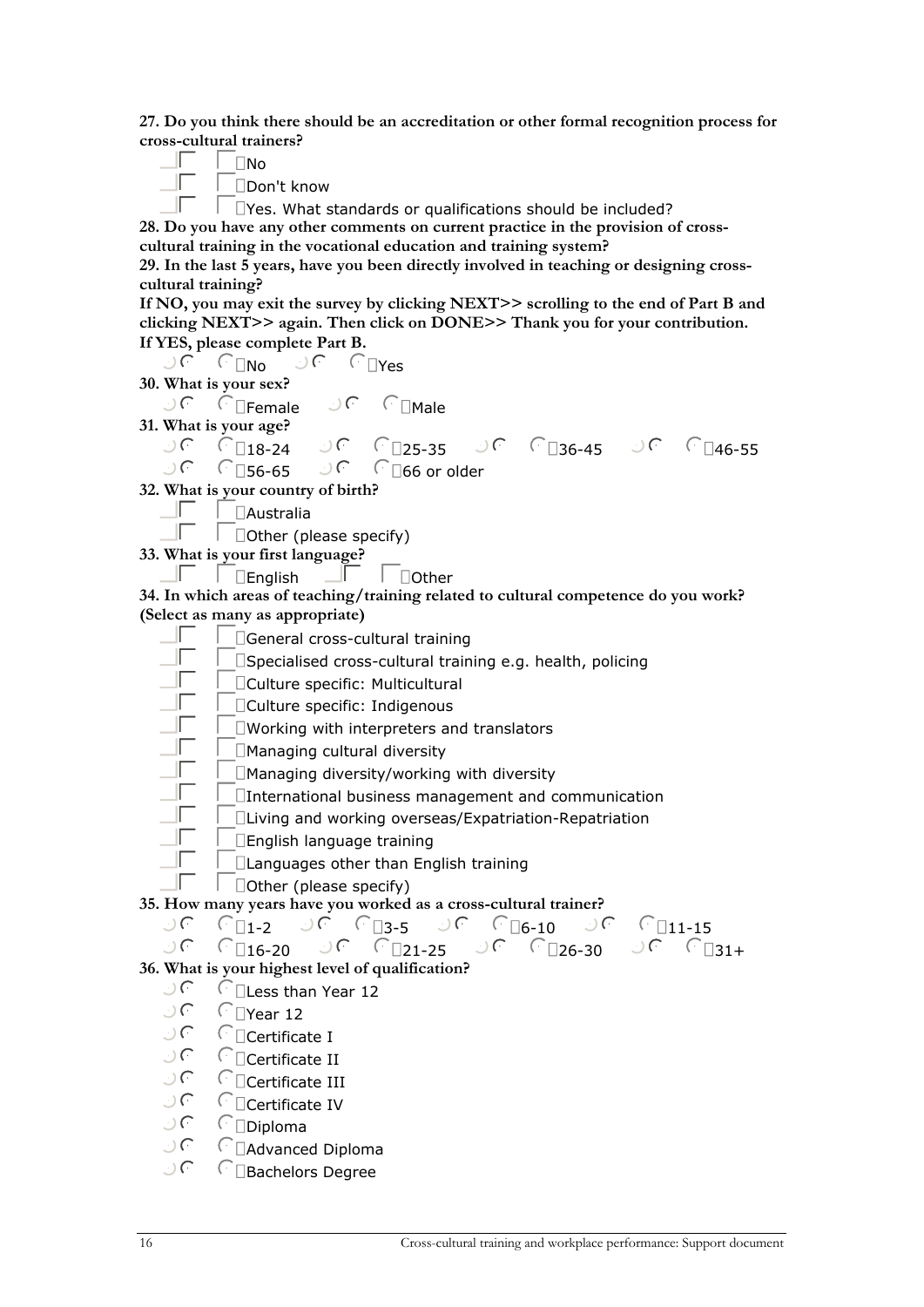- $\bigcup$   $\bigcap$  Graduate Certificate
- $\bigcup_{i\in\mathbb{C}}\bigcap_{i\in\mathbb{C}}G$  and  $\bigcap_{i\in\mathbb{C}}\text{C}$  and  $\bigcap_{i\in\mathbb{C}}G$  and  $\bigcap_{i\in\mathbb{C}}G$  and  $\bigcap_{i\in\mathbb{C}}G$  and  $\bigcap_{i\in\mathbb{C}}G$  and  $\bigcap_{i\in\mathbb{C}}G$  and  $\bigcap_{i\in\mathbb{C}}G$  and  $\bigcap_{i\in\mathbb{C}}G$  and  $\bigcap_{i\in\mathbb{C}}G$
- nmlk<br> **Investers Degree**
- $\bigcup$   $C$   $\Box$ Ph D
- $\bigcup$   $\bigcap$   $\bigcap$   $\bigcap$   $\bigcap$   $\bigcap$   $\bigcap$   $\bigcap$   $\bigcap$   $\bigcap$   $\bigcap$   $\bigcap$   $\bigcap$   $\bigcap$   $\bigcap$   $\bigcap$   $\bigcap$   $\bigcap$   $\bigcap$   $\bigcap$   $\bigcap$   $\bigcap$   $\bigcap$   $\bigcap$   $\bigcap$   $\bigcap$   $\bigcap$   $\bigcap$   $\bigcap$   $\bigcap$   $\bigcap$   $\bigcap$   $\bigcap$   $\bigcap$   $\bigcap$   $\bigcap$   $\bigcap$

### **37. Have you had any formal training in cross-cultural teaching?**

- $\bigcup C$   $\cap$   $\cap$
- $\bigcup$   $\bigcap$   $\bigcap$  Yes. Please specify

## **38. Have you had any informal training in cross-cultural teaching?**<br> $\bigcirc$   $\bigcirc$   $\bigcirc$   $\bigcirc$   $\bigcirc$   $\bigcirc$   $\bigcirc$   $\bigcirc$

- uf find<br>uf find
	- $\Gamma$   $\Box$ Yes. Please specify.

#### **39. What experiences do you believe have contributed to your ability to teach crosscultural awareness and communication? (Select as many as appropriate)**

- $\Box\Box\Box$ Experience of migration and/or living abroad
- $\Box$   $\Box$ Having a diverse cultural heritage
- $\Box$ International business experience
- $\Box\Box$   $\Box$ Cross-cultural personal relationships
- gfedcOverseas travel and tourism
	- $\square$ Working with culturally diverse communities/colleagues
- $\Box\Box$   $\Box$  Formal studies in cross-cultural teaching
- $\Box$   $\Box$ Informal studies in cross-cultural teaching
- $\Box\Box$ Teacher training
- gfedcLearning and speaking other languages
- gfedcOther (please specify)

**40. What activities do you undertake to continue your professional development as a** 

**cross-cultural trainer? (Select as many as appropriate)** 

- $\Box\Box$   $\Box$  Reading in the cross-cultural training field
- $\Box$ Research
- $\Box\Box$   $\Box$   $\Box$ Attending conferences, seminars and workshops
- $\Box$   $\Box$   $\Box$  Networking and professional associations
- $\Box$ Formal study
- $\Box\Box$ Facilitating training
- $\begin{array}{ccc} \mathbb{F} & \begin{array}{ccc} \square\end{array} \\ \mathbb{F} & \begin{array}{ccc} \square\end{array} \end{array}$ 
	- $\square$ Working with culturally diverse communities
	- $\Box$ Other (please specify)

#### **41. In which area would you like to develop your knowledge and skills as a cross-cultural trainer? (Select as many as appropriate)**

- gfedcCross-cultural communication theory and principles
- $\Box$ Learning about specific cultures and religions
- gfedcCross-cultural teaching and learning methodology
- $\Box$   $\Box$ Ethical issues in cross-cultural training
- $\mathbb{F}$   $\Box$ Socio-political issues: Multiculturalism, diversity, discrimination, racism
- $\Gamma$  Developing training resources
- $\Box$ Other (please specify)

#### **42. Which of the following best describes the usual style or approach of your crosscultural training programs? (Select one)**

- $\bigcup$   $\bigcap$   $\bigcap$   $\bigcap$   $\bigcap$   $\bigcap$   $\bigcap$   $\bigcap$   $\bigcap$   $\bigcap$   $\bigcap$   $\bigcap$   $\bigcap$   $\bigcap$   $\bigcap$   $\bigcap$   $\bigcap$   $\bigcap$   $\bigcap$   $\bigcap$   $\bigcap$   $\bigcap$   $\bigcap$   $\bigcap$   $\bigcap$   $\bigcap$   $\bigcap$   $\bigcap$   $\bigcap$   $\bigcap$   $\bigcap$   $\bigcap$   $\bigcap$   $\bigcap$   $\bigcap$   $\bigcap$   $\bigcap$
- $\bigcup$   $\bigcap$   $\bigcap$   $B$ alance of lecturing and interactive discussions and exercises
- $\bigcup$   $\bigcap$   $\bigcap$   $\bigcap$   $\bigcap$   $\bigcap$   $\bigcap$   $\bigcap$   $\bigcap$   $\bigcap$   $\bigcap$   $\bigcap$   $\bigcap$   $\bigcap$   $\bigcap$   $\bigcap$   $\bigcap$   $\bigcap$   $\bigcap$   $\bigcap$   $\bigcap$   $\bigcap$   $\bigcap$   $\bigcap$   $\bigcap$   $\bigcap$   $\bigcap$   $\bigcap$   $\bigcap$   $\bigcap$   $\bigcap$   $\bigcap$   $\bigcap$   $\bigcap$   $\bigcap$   $\bigcap$   $\bigcap$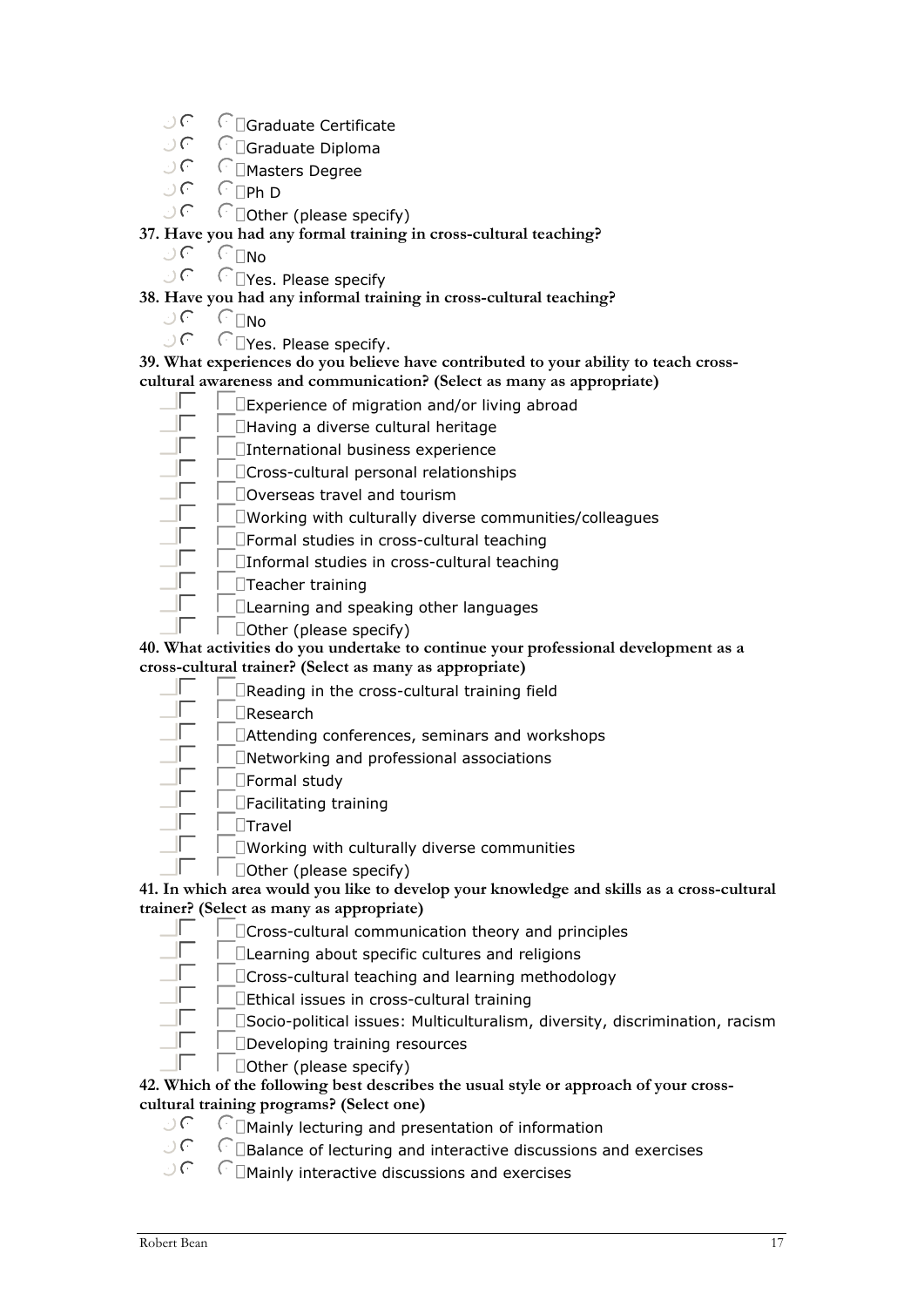- $\bigcup$   $\bigcap$   $\bigcap$   $\bigcap$   $\bigcap$   $\bigcap$   $\bigcap$   $\bigcap$   $\bigcap$   $\bigcap$   $\bigcap$   $\bigcap$   $\bigcap$   $\bigcap$   $\bigcap$   $\bigcap$   $\bigcap$   $\bigcap$   $\bigcap$   $\bigcap$   $\bigcap$   $\bigcap$   $\bigcap$   $\bigcap$   $\bigcap$   $\bigcap$   $\bigcap$   $\bigcap$   $\bigcap$   $\bigcap$   $\bigcap$   $\bigcap$   $\bigcap$   $\bigcap$   $\bigcap$   $\bigcap$   $\bigcap$
- $\bigcup$   $\bigcap$   $\bigcap$   $\bigcap$   $\bigcap$   $\bigcap$   $\bigcap$   $\bigcap$   $\bigcap$   $\bigcap$   $\bigcap$   $\bigcap$   $\bigcap$   $\bigcap$   $\bigcap$   $\bigcap$   $\bigcap$   $\bigcap$   $\bigcap$   $\bigcap$   $\bigcap$   $\bigcap$   $\bigcap$   $\bigcap$   $\bigcap$   $\bigcap$   $\bigcap$   $\bigcap$   $\bigcap$   $\bigcap$   $\bigcap$   $\bigcap$   $\bigcap$   $\bigcap$   $\bigcap$   $\bigcap$   $\bigcap$
- $\cap$  Dother (please specify)

**43. Which tools do you commonly use in your cross-cultural training work and how do you rate their effectiveness for your training. Select as many as appropriate.** 

**Rating Scale: 1 = least effective -to- 5 = most effective**  Ratings

Models for understanding culture Instruments that profile groups or individuals Assessments of cultural competence Simulation exercises Role plays Case studies Cultural assimilator exercises Checklists and tipsheets Intensive group exercises **Other** 

**44. What kinds of cross-cultural training tools and resources do you think should be developed for cross-cultural trainers to use? Who should develop these resources? 45. In which of the following areas of the cross-cultural training field do you think more research and development should occur? (Select as many as appropriate)** 

 $\Box$   $\Box$   $\Box$  Models for understanding culture in the Australian context

gfedcWorking in multicultural settings

 $\Box$ The organisational value of cross-cultural training

 $\Box$   $\Box$  The personal value of cross-cultural training for employability,

confidence and competence

gfedcCultural competence in team building and leadership

gfedcCultural diversity in the contexts of power, privilege, politics and policy gfedcOther (please specify)

We will send you a link to final report when it is available on the NCVER website, probably in October. Please click on DONE, below. This will automatically register your response. The Survey Monkey home page will then appear. Just close this home page to leave the website.

#### **46. What do you believe are the main challenges facing the cross-cultural training field and cross-cultural trainers in Australia?**

**47. Why do you do cross-cultural training work?** 

**48. Do you have any other comments or recommendations for the future development of the cross-cultural training field in Australia?**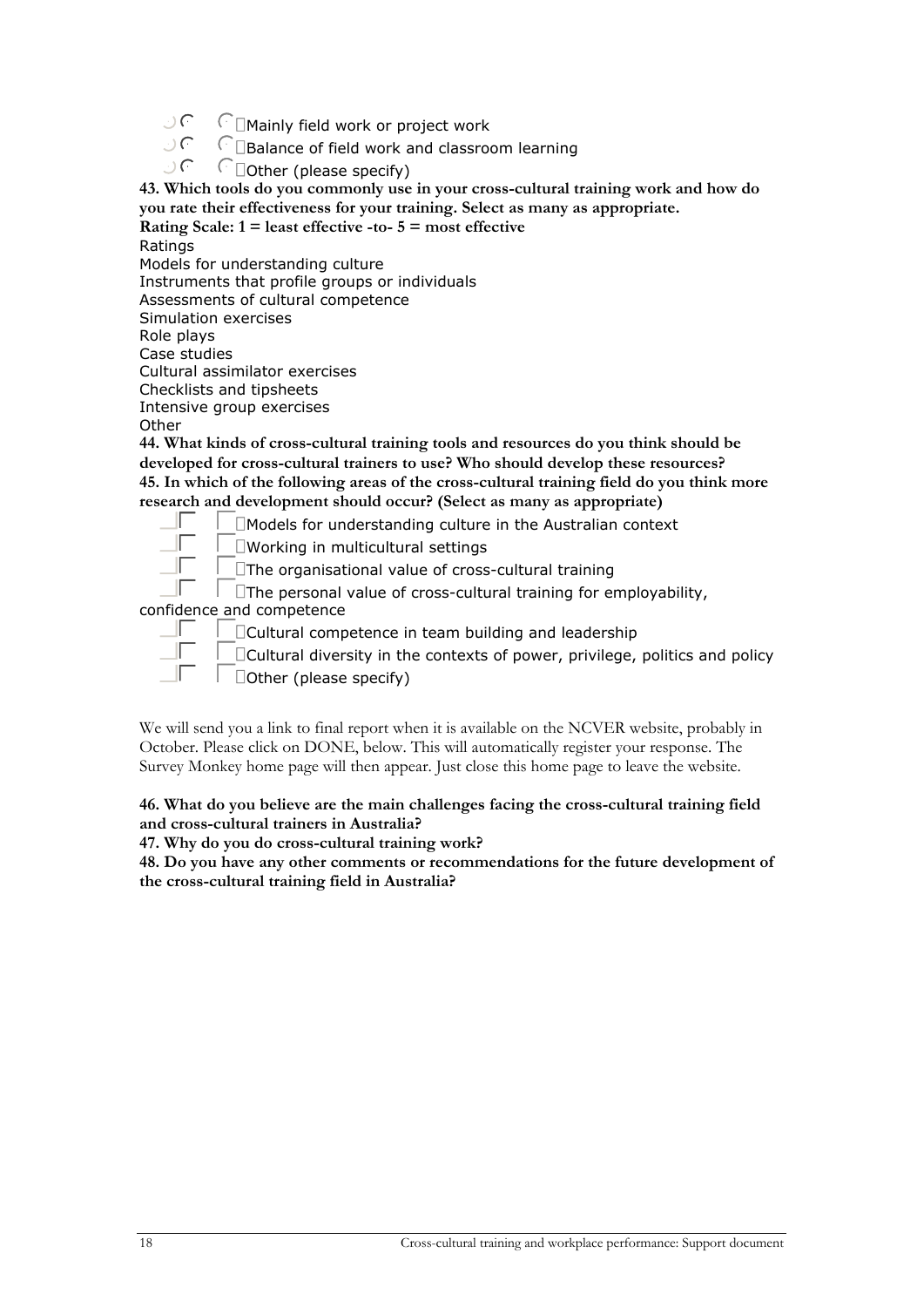# Survey of VET Graduates

<span id="page-18-0"></span>Thank you for participating in this important national research project. This survey asks you to describe and evaluate the cross-cultural training you received in your course/s.

Cross cultural training is any training that provides understanding and skills to function effectively in situations where people from different cultures interact. It includes training in cultural awareness, indigenous and other cultures and working with cultural diversity.

There are 43 questions, which take about 10 to 15 minutes to complete. If you wish, you may skip questions by scrolling down to the next question. If you need to leave the survey, click "Exit this survey" after a page break, marked NEXT>. When you resume, your previous answers up to the page break will still be there.

Confidentiality is guaranteed. Only group data, not individual data, is reported. No identifiable information will be published or made available to any third parties, including your educational institution/s or employer/s. You may withdraw your participation at any time before the end of the survey.

The survey closes on 30 June 2007. Ten respondents will be selected at random to receive a \$50 gift voucher from a major retailer of their choice and will be notified by email by 15 July. We will send all respondents a link to the final report and a list of prize winners (first initial and surname). Then all email addresses will be deleted.

We will send occasional reminder invitations. Any interested colleagues can email me and I will send them a separate invitation and link.

If you have any problems or questions or want to send any additional information, please contact me; Robert Bean VET CT Project Manager Cultural Diversity Services Pty Ltd

Ph (08) 8598-3088 or 0428 645 142 Email rsbean@bigpond.com

When you have finished the survey, just click DONE>>. This automatically registers your response and takes you to the Survey Monkey home page. Just close this page to exit.

Thank you.

April 2007

```
1. What is your sex? 
           \bigcup C \cap Female \bigcup C \cap Male
2. What is your age?<br>\bigcirc \bigcirc \bigcirc \bigcirc \bigcirc \bigcirc \bigcirc \bigcirc \bigcirc \bigcirc \bigcirc \bigcirc \bigcirc \bigcirc \bigcirc \bigcirc \bigcirc \bigcirc \bigcirc \bigcirc \bigcirc \bigcirc \bigcirc \bigcirc \bigcirc \bigcirc \bigcirc \bigcirc \bigcirc \bigcirc \bigcirc \bigcirc \bigcirc 
           ාල ලු ලු කොටික වෙලි ලබා කොටික වෙලි ගොයා වෙන බොහෝ වැනි කොටික වෙලි බොහෝ වැනි කොටික වෙලි බොහෝ වැනි කොටික වෙලි කොටි<br>බොහෝ වෙලි වෙලි කොටික වෙලි බොහෝ වැනි කොටික වෙලි බොහෝ වැනි වෙලි කොටික වෙලි වෙලි බොහෝ වැනි කොටික වෙලි බොහෝ වැනි
                                    CD56-65
3. Where were you born? 
          \bigcup \bigcap \bigcap Australia
           \bigcup \bigcap \bigcap \bigcap \bigcap \bigcap \bigcap \bigcap \bigcap \bigcap \bigcap \bigcap \bigcap \bigcap \bigcap \bigcap \bigcap \bigcap \bigcap \bigcap \bigcap \bigcap \bigcap \bigcap \bigcap \bigcap \bigcap \bigcap \bigcap \bigcap \bigcap \bigcap \bigcap \bigcap \bigcap \bigcap \bigcap4. What is your first language?
```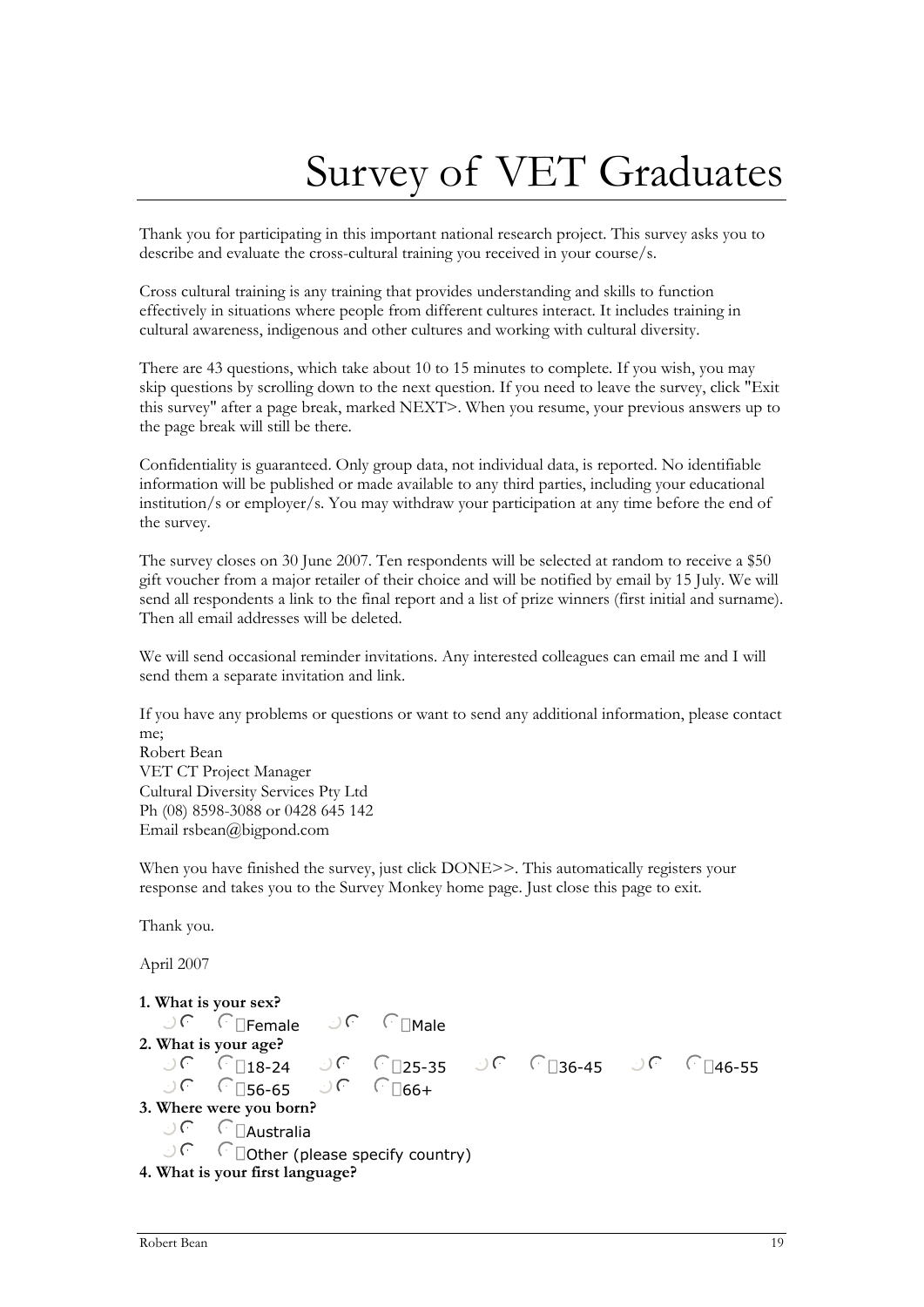- $\bigcup_{i=1}^{n} C_i$   $\bigcap_{i=1}^{n} C_i$   $\bigcap_{i=1}^{n} C_i$   $\bigcap_{i=1}^{n} C_i$   $\bigcap_{i=1}^{n} C_i$   $\bigcap_{i=1}^{n} C_i$   $\bigcap_{i=1}^{n} C_i$   $\bigcap_{i=1}^{n} C_i$   $\bigcap_{i=1}^{n} C_i$   $\bigcap_{i=1}^{n} C_i$   $\bigcap_{i=1}^{n} C_i$   $\bigcap_{i=1}^{n} C_i$   $\bigcap_{i=1}^{n} C_i$   $\bigcap_{i=1}^{n} C$
- **5. What type of organisation do you work for?** 
	- $\Box\Box$   $\Box$ Private enterprise (less than 100 employees)
	- $\Box$   $\Box$ Private enterprise (over 100 employees)
	- gfedcCommonwealth government
	- gfedcState or territory government
	- $\Box$ Local government
	- gfedcCommunity organisation
	- $\Box$   $\Box$ Self-employed
	- $\Box \Box$   $\Box$  Other (please specify)

### **6. What is your position in the organisation?**

- $\Box$   $\Box$   $\Box$   $\Box$   $\Box$   $\Box$   $\Box$ 
	- $\Box$ Supervisor/team leader
	- $\Box$ Middle manager
- $\Vert \Box$  Senior manager
- $\Gamma$   $\Box$ Chief executive
- $\Box$ Downer operator
- $\Gamma$   $\Box$ Volunteer
- gfedcOther (please specify)
- **7. Do you work with co-workers from different cultural backgrounds?** 
	- $\bigcup C$   $\bigcap$ Yes  $\bigcup C$   $\bigcap$ No
- **8. Do you work with customers or clients from different cultural backgrounds?** 
	- $\bigcup$   $\bigcap$   $\bigcap$   $\bigcap$   $\bigcap$   $\bigcap$   $\bigcap$   $\bigcap$   $\bigcap$   $\bigcap$   $\bigcap$   $\bigcap$   $\bigcap$   $\bigcap$   $\bigcap$   $\bigcap$   $\bigcap$   $\bigcap$   $\bigcap$   $\bigcap$   $\bigcap$   $\bigcap$   $\bigcap$   $\bigcap$   $\bigcap$   $\bigcap$   $\bigcap$   $\bigcap$   $\bigcap$   $\bigcap$   $\bigcap$   $\bigcap$   $\bigcap$   $\bigcap$   $\bigcap$   $\bigcap$   $\bigcap$
- **9. In which category or categories of vocational education and training did you undertake cross-cultural training? (Select as many as appropriate)** 
	- $\Box\Box$ Business services
	- gfedcCommunity recreation
	- gfedcCommunity services
	- $\Gamma$   $\Gamma$  Conservation
	- gfedcCorrectional services
	- $\Box$ Entertainment
	- $\Gamma$   $\Gamma$  Health
	- $\Box$ Hospitality
	- $\Gamma$   $\Gamma$ DTourism
	- $\Box$   $\Box$ Public safety
	- $\Box\Box$ Public services/government
	- $\Box$   $\Box$ Training and assessment
	- $\Box$ International business
	- gfedcOther (please specify)

**10. What is the highest vocational education and training qualification you have achieved that included cross-cultural training?** 

- $\bigcup C$   $\cap$   $\bigcap$  Certificate I
- $\bigcup_{i\in\mathbb{N}}\overline{C_i}$   $\cap$   $\overline{C_i}$   $\cap$   $\overline{C_i}$   $\overline{C_i}$   $\overline{C_i}$   $\overline{C_i}$   $\overline{C_i}$   $\overline{C_i}$   $\overline{C_i}$   $\overline{C_i}$   $\overline{C_i}$   $\overline{C_i}$   $\overline{C_i}$   $\overline{C_i}$   $\overline{C_i}$   $\overline{C_i}$   $\overline{C_i}$   $\overline{C_i}$   $\overline{C_i}$   $\overline{C_i}$
- $\mathcal{C}$   $\Box$ Certificate III
- $\bigcup$   $\bigcap$   $\bigcap$   $\bigcap$   $\bigcap$   $\bigcap$   $\bigcap$   $\bigcap$   $\bigcap$   $\bigcap$   $\bigcap$   $\bigcap$   $\bigcap$   $\bigcap$   $\bigcap$   $\bigcap$   $\bigcap$   $\bigcap$   $\bigcap$   $\bigcap$   $\bigcap$   $\bigcap$   $\bigcap$   $\bigcap$   $\bigcap$   $\bigcap$   $\bigcap$   $\bigcap$   $\bigcap$   $\bigcap$   $\bigcap$   $\bigcap$   $\bigcap$   $\bigcap$   $\bigcap$   $\bigcap$   $\bigcap$
- $\bigcup_{i\in\mathbb{N}}$   $\bigcap_{i\in\mathbb{N}}$   $\bigcap_{i\in\mathbb{N}}$   $\bigcap_{i\in\mathbb{N}}$   $\bigcap_{i\in\mathbb{N}}$   $\bigcap_{i\in\mathbb{N}}$   $\bigcap_{i\in\mathbb{N}}$   $\bigcap_{i\in\mathbb{N}}$   $\bigcap_{i\in\mathbb{N}}$   $\bigcap_{i\in\mathbb{N}}$   $\bigcap_{i\in\mathbb{N}}$   $\bigcap_{i\in\mathbb{N}}$   $\bigcap_{i\in\mathbb{N}}$   $\bigcap_{i\in\mathbb{N$
- $\bigcup_{n\in\mathbb{N}}\bigcap_{n=0}^{\infty}A$ dvanced Diploma
- $\Box$ Other (please specify)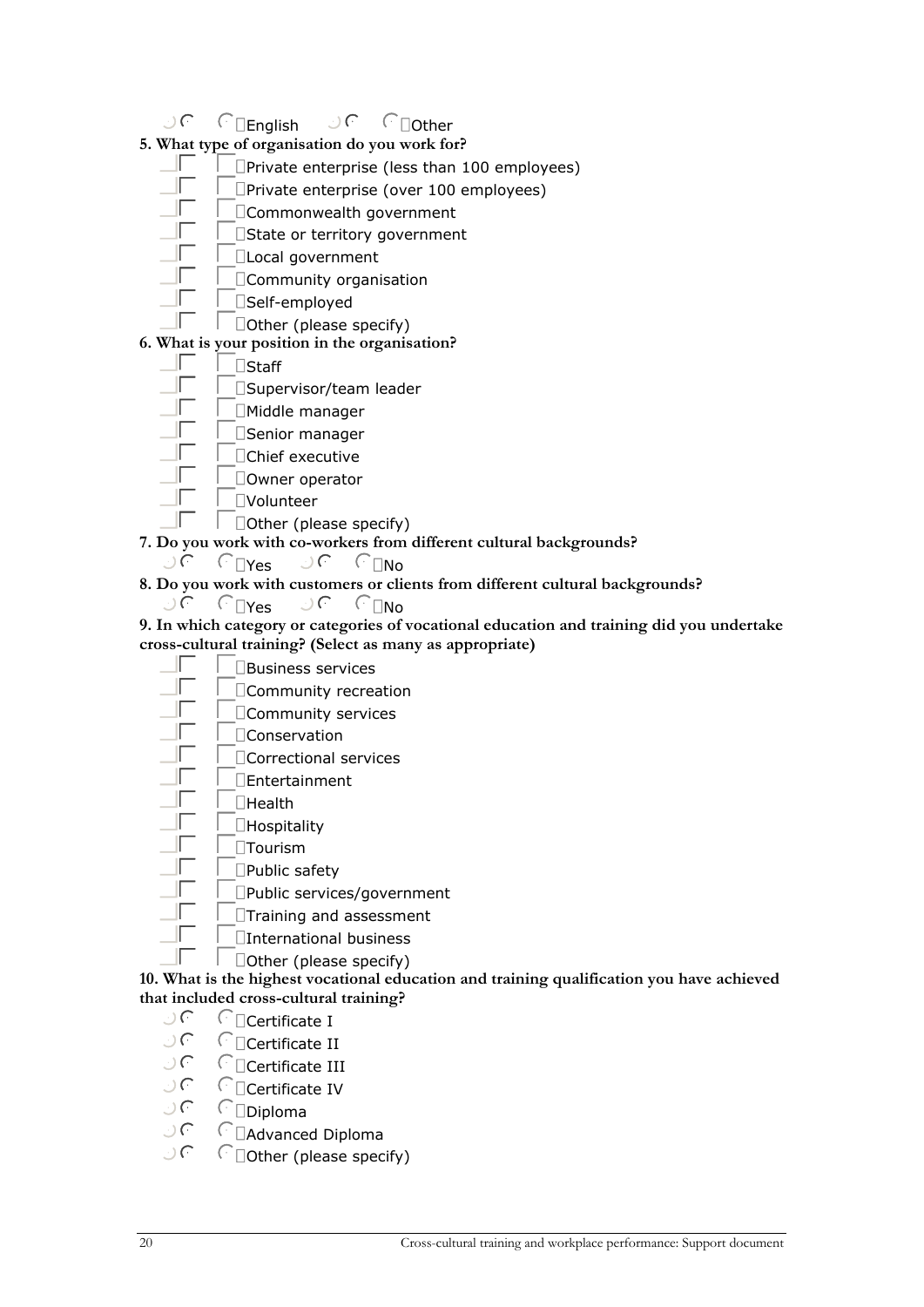**11. How many units or modules that included cross-cultural training have you completed?** 

 $\bigcup_{i=1}^{n}$   $\bigcap_{i=1}^{n}$   $\bigcap_{i=1}^{n}$   $\bigcap_{i=1}^{n}$   $\bigcap_{i=1}^{n}$   $\bigcap_{i=1}^{n}$   $\bigcap_{i=1}^{n}$   $\bigcap_{i=1}^{n}$   $\bigcap_{i=1}^{n}$   $\bigcap_{i=1}^{n}$   $\bigcap_{i=1}^{n}$   $\bigcap_{i=1}^{n}$   $\bigcap_{i=1}^{n}$   $\bigcap_{i=1}^{n}$   $\bigcap_{i=1}^{n}$   $\bigcap_{i=1}^{n$  $\sqrt{ }$   $\Box$ 5 or more

**12. How long ago did you complete your most recent cross-cultural training?** 

 $\bigcup_{i=1}^{n} C_i$  C  $\Box$  Less than 1 year ago  $\Box C$ 

nmlkj1-2 years ago nmlkj3 years ago nmlkj4 years ago

 $\sqrt{ }$   $\Box$ 5 or more years ago

**13. Which subject areas were covered in the cross cultural training unit/s or program/s you completed? (Select as many as appropriate)** 

 $\Box\Box$  General cultural awareness and communication<br> $\Box\Box$  Specialised training e.g. bealth care, policing, cu

 $\frac{1}{\sqrt{2}}$  Specialised training e.g. health care, policing, customer service

DCulture specific: Multicultural e.g. African, Chinese, Arabic cultures

gfedcCulture specific: Indigenous e.g. Aboriginal or Torres Strait Islander

cultures

 $\Box\Box\quad$   $\Box$  Working with interpreters and translators

 $\Box$   $\Box$  Working with cultural diversity

 $\Box$   $\Box$ Managing cultural diversity

gfedcOther (please specify)

**14. Please indicate the main subject area (from the descriptions above) for each crosscultural training unit or module you completed and estimate the total contact hours for each unit.** 

Subject Area Contact Hours

Unit 1

Unit 2

Unit 3 Unit 4

Unit 5

Unit 6

**15. Over all, how would you rate the duration of the cross-cultural training you attended?** 

nmlkjToo short nmlkjAppropriate length nmlkjToo long

**16. How was your cross-cultural training organised? (Select as many as appropriate)** 

- gfedcCore unit or module of the course
	- gfedcPart of a core unit or module

 $\Box\Box$   $\Box$  Elective unit or module

gfedcPart of an elective unit or module

### gfedcSpecial workshop or seminar

- $\Box\Box$ Individual or small group project
- $\Gamma$  DWork experience assignment/s
	- $\Box$ Other (please specify)

**17. How would you describe the style of your cross-cultural training? (Select as many as appropriate)** 

 $\Box$   $\Box$ Classroom lecturing

gfedcClassroom interactive discussions and exercises

 $\mathbb{F}$   $\Box$  Combination of lecturing and interactive discussions and exercises

 $\Box$ Field work and/or project work

gfedcCombination of field/project work and classroom learning

gfedcOther (please specify)

**18. What were the best aspects of your cross-cultural training? (Select as many as appropriate)**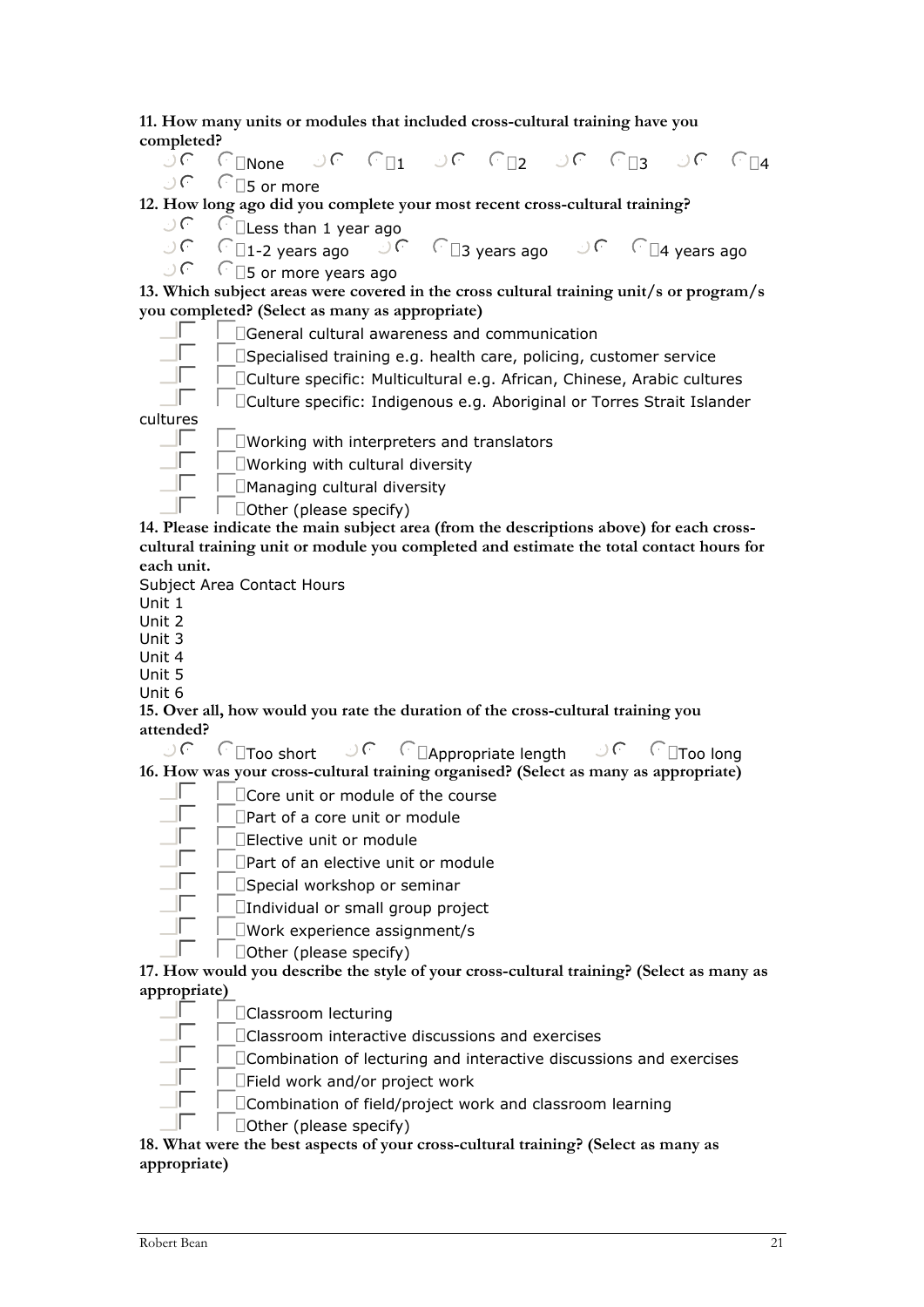gfedcContent, information gained

 $\Box$   $\Box$  Interaction and discussion

 $\Box\Box$ The trainer: style, knowledge, enthusiasm

 $\Box\Box\Box$ Guest speakers/panelists

gfedcOther (please specify)

**19. Over all, how would you rate the effectiveness of the trainer/s in teaching crosscultural training?** 

**Rating Scale: 1 = lowest (not at all, very poor) to 5 = highest (very, very much, excellent)**   $\mathbb{R}$  nmlkj $\mathbb{C}_{\square 1}$  of  $\mathbb{C}_{\square 2}$  of  $\mathbb{C}_{\square 3}$  of  $\mathbb{C}_{\square 4}$  of  $\mathbb{C}_{\square 5}$ **20. How much did the training improve your understanding of workplace policies and issues regarding cultural diversity?** 

**Rating Scale: 1 = lowest (not at all, very poor) to 5 = highest (very, very much, excellent)**   $\begin{array}{ccc}\n\mathbb{C} & \mathbb{C} & \mathbb{C} & \mathbb{C} & \mathbb{C} \\
\mathbb{C} & \mathbb{C} & \mathbb{C} & \mathbb{C} & \mathbb{C} \\
\mathbb{C} & \mathbb{C} & \mathbb{C} & \mathbb{C} & \mathbb{C} \\
\mathbb{C} & \mathbb{C} & \mathbb{C} & \mathbb{C} & \mathbb{C} \\
\mathbb{C} & \mathbb{C} & \mathbb{C} & \mathbb{C} & \mathbb{C} \\
\mathbb{C} & \mathbb{C} & \mathbb{C} & \mathbb{C} & \mathbb{C} \\
\math$ **21. How much did the training increase your awareness and knowledge of the ways in which your own culture influences your thoughts and behaviours?** 

**Rating Scale: 1 = lowest (not at all, very poor) to 5 = highest (very, very much, excellent)**   $\mathbb{R}$  nmlking  $\mathbb{R}$  nmlking  $\mathbb{R}$  nmlking  $\mathbb{R}$  nmlkings  $\mathbb{R}$  nmlkings  $\mathbb{R}$  nmlkings  $\mathbb{R}$  nmlkings  $\mathbb{R}$  nmlkings  $\mathbb{R}$  nmlkings  $\mathbb{R}$  nmlkings  $\mathbb{R}$  nmlkings  $\mathbb{R}$  nmlkings  $\mathbb{R}$ 

**22. How much did the training increase your knowledge and understanding of crosscultural communication skills?** 

**Rating Scale: 1 = lowest (not at all, very poor) to 5 = highest (very, very much, excellent)**  nmlkj1 nmlkj2 nmlkj3 nmlkj4 nmlkj<sup>5</sup> **23. How much did the training increase your knowledge and understanding of the customs, values and beliefs of other cultures?** 

**Rating Scale: 1 = lowest (not at all, very poor) to 5 = highest (very, very much, excellent)**   $\mathbb{R}$  nmlkj $\mathbb{C}_{11}$  of  $\mathbb{C}_{12}$  of  $\mathbb{C}_{13}$  of  $\mathbb{C}_{14}$  of  $\mathbb{C}_{15}$ **24. How much did the training increase your confidence in dealing with people from different cultures?** 

**Rating Scale: 1 = lowest (not at all, very poor) to 5 = highest (very, very much, excellent)**   $\cup$   $\subset$   $\cap$   $\cap$   $\subset$   $\cap$   $\subset$   $\cap$   $\subset$   $\cap$   $\cap$   $\subset$   $\cap$   $\cap$   $\subset$   $\cap$   $\cap$   $\subset$   $\cap$   $\cap$   $\subset$   $\cap$   $\cap$   $\subset$   $\cap$   $\cap$   $\subset$   $\cap$   $\cap$   $\subset$   $\cap$   $\cap$   $\subset$   $\cap$   $\cap$   $\subset$   $\cap$   $\cap$   $\subset$   $\cap$   $\cap$   $\subset$   $\cap$   $\cap$ 

**25. How important is it in your work to be able to work effectively with coworkers from different cultures?** 

**Rating Scale: 1 = lowest (not at all, very poor) to 5 = highest (very, very much, excellent)**  nmlkj1 nmlkj2 nmlkj3 nmlkj4 nmlkj<sup>5</sup>

**26. If you are an employee, how important do you think it is to your manager/s that you are able to work effectively with co-workers from different cultural backgrounds?** 

**Rating Scale: 1 = lowest (not at all, very poor) to 5 = highest (very, very much, excellent)**   $\mathbb{R}$  nmlkj $\mathbb{C}_{\square 1}$  of  $\mathbb{C}_{\square 2}$  of  $\mathbb{C}_{\square 3}$  of  $\mathbb{C}_{\square 4}$  of  $\mathbb{C}_{\square 5}$ 

**27. How important is it in your work to be able to deal effectively with customers/clients from different cultures?** 

**Rating Scale: 1 = lowest (not at all, very poor) to 5 = highest (very, very much, excellent)**  nmlkj1 nmlkj2 nmlkj3 nmlkj4 nmlkj<sup>5</sup>

**28. If you are an employee, how important do you think it is to your manager/s that you are able to work effectively with customers/clients from different cultures?** 

**Rating Scale: 1 = lowest (not at all, very poor) to 5 = highest (very, very much, excellent)**   $\overline{C}$  nmlking  $\overline{C}$  nmlking  $\overline{C}$  nmlking  $\overline{C}$  nmlking  $\overline{C}$  nmlking  $\overline{C}$  nmlking  $\overline{C}$  nmlking  $\overline{C}$  nmlking  $\overline{C}$  nmlking  $\overline{C}$  nmlking  $\overline{C}$  nmlking  $\overline{C}$  nmlking  $\overline{C}$  nmlking

**29. Has your cross-cultural training helped you in any of the following ways? (Select as many as appropriate)** 

 $\Box$   $\Box$   $\Box$  Improved service to customers/clients from different cultural backgrounds

 $\Box$   $\Box$   $\Box$  Improved workplace communication and relationships

 $\Box\Box$   $\Box$  Improved compliance with equal opportunity, discrimination and equity policies

 $\Box\Box$   $\Box$   $\Box$  Improved community relationships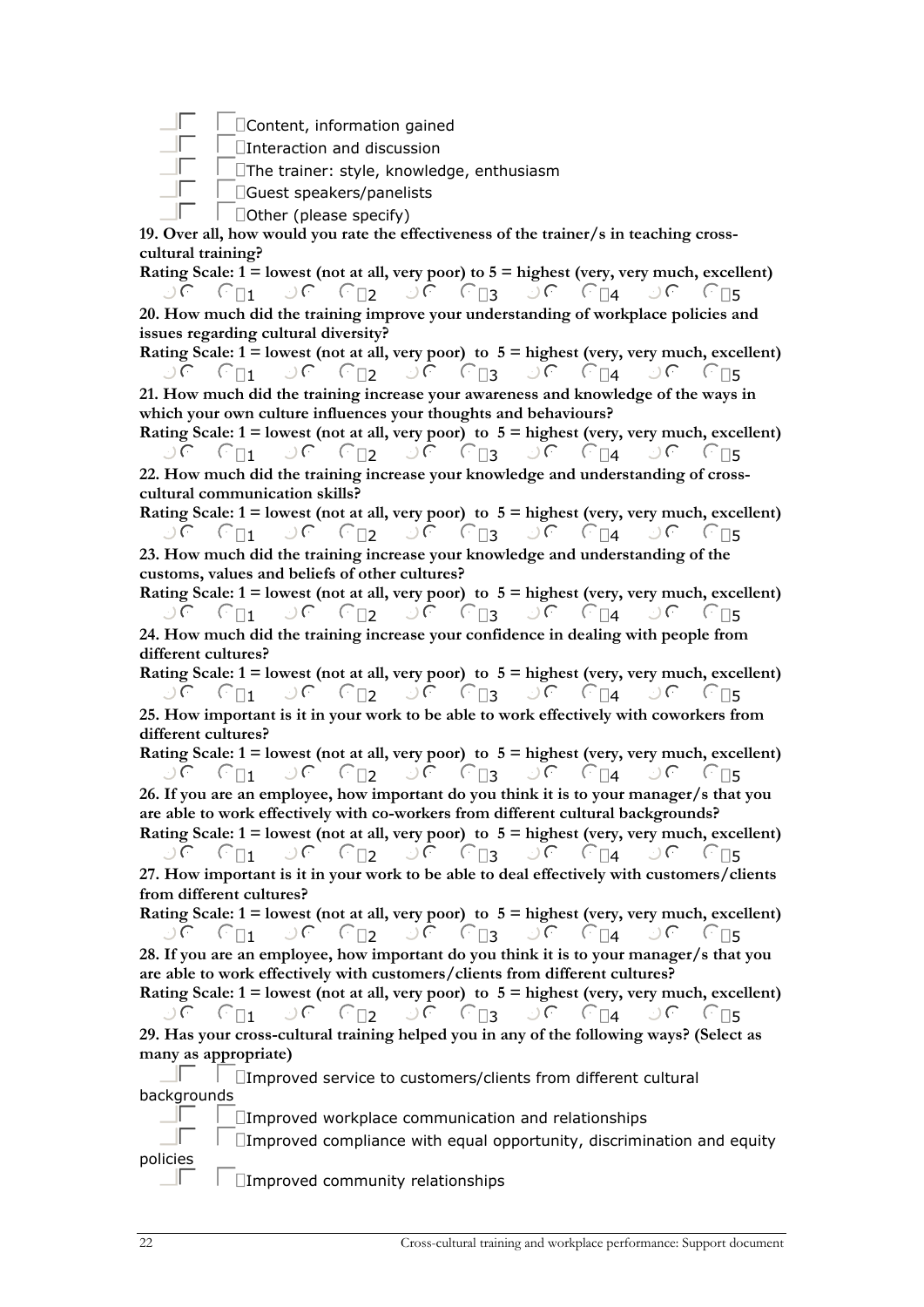$\Box$   $\Box$   $\Box$  Improved ability to work internationally

 $\Box\Box$   $\Box$  Improved ability to assist overseas customers or partners to adapt and communicate

 $\Box\Box$   $\Box$   $\Box$  Improved marketing and promotion of services to customers from different cultural backgrounds

 $\Box$   $\Box$   $\Box$ Improved understanding and interactions in personal life

 $\Box$   $\Box$ Increased cultural self-awareness

gfedcOther (please specify)

**30. Over all, how satisfied are you with the cross-cultural training you have received? Rating Scale: 1 = lowest (not at all, very poor) to 5 = highest (very, very much, excellent)** 

nmlkj1 nmlkj2 nmlkj3 nmlkj4 nmlkj<sup>5</sup> **31. How could the cross-cultural training program/s you completed as part of your vocational education and training course/s be improved? (Select as many as appropriate)** 

 $\Box\Box$   $\Box$  Increased time

 $\Box$ Decreased time

 $\Gamma$   $\Box$ More content

 $\Box$   $\Box$   $\Box$  Less content

 $\Box$ Different content

 $\Gamma$   $\Box$ More interaction

 $\Box$   $\Box$  Less interaction

 $\Box$   $\Box$  Better trainer/s

 $\Box$ Different training style/approach

 $\Box$ Different course structure

gfedcOther or further comments (please specify)

**32. Over all, how much do you think the cross-cultural training has contributed to your ability to do your job effectively?** 

**Rating Scale: 1 = lowest (not at all, very poor) to 5 = highest (very, very much, excellent)**   $\overline{C}$ n nmlkj $\overline{C}$  nmlkj $\overline{C}$  nmlkj $\overline{C}$  nmlkj $\overline{C}$  nmlkj $\overline{C}$  nmlkj $\overline{C}$  nmlkj $\overline{C}$  nmlkj $\overline{C}$  nmlkj $\overline{C}$  nmlkj $\overline{C}$  nmlkj $\overline{C}$  nmlkj $\overline{C}$  nmlkj $\overline{C}$  nmlkj $\overline{C}$  nmlkj $\overline{C}$  n **33. If you have performance reviews, is your ability to work effectively with people from different cultural backgrounds considered as a performance indicator?** 

 $\exists C \in \Box$ Not applicable  $\Box C \in \Box$ Yes  $\Box C \in \Box$ No  $\Box C \in \Box$ Don't know

**34. To what extent have you been able to share what you have learned in your crosscultural training with your co-workers?** 

**Rating Scale: 1 = lowest(not at all, very poor) to 5 = highest(very, very much, excellent)**   $\overline{C}$ n nmlkj $\overline{C}$  nmlkj $\overline{C}$  nmlkj $\overline{C}$  nmlkj $\overline{C}$  nmlkj $\overline{C}$  nmlkj $\overline{C}$  nmlkj $\overline{C}$  nmlkj $\overline{C}$  nmlkj $\overline{C}$  nmlkj $\overline{C}$  nmlkj $\overline{C}$  nmlkj $\overline{C}$  nmlkj $\overline{C}$  nmlkj $\overline{C}$  nmlkj $\overline{C}$  n **35. Have you completed any other cross-cultural training programs, outside of the** 

**vocational education and training system?** 

 $\Gamma$   $\Box$ No

 $\Box$   $\Box$   $\Box$  Yes. Please state the location (at work, university etc) and type of training

**36. What other experiences that you have had do you think have contributed to your understanding of cultural differences? (Select as many as appropriate)** 

| □Learned another language                                         |
|-------------------------------------------------------------------|
|                                                                   |
| $\square$ Worked in Australia with people from different cultures |
| $\Box$ Migrated to another country (including Australia)          |
| □Lived overseas in different culture/s                            |
| $\square$ Worked overseas in different culture/s]                 |
| □Family members who come from different culture/s                 |
| □Friends who come from different culture/s                        |
| $\Box$ Other (please specify)                                     |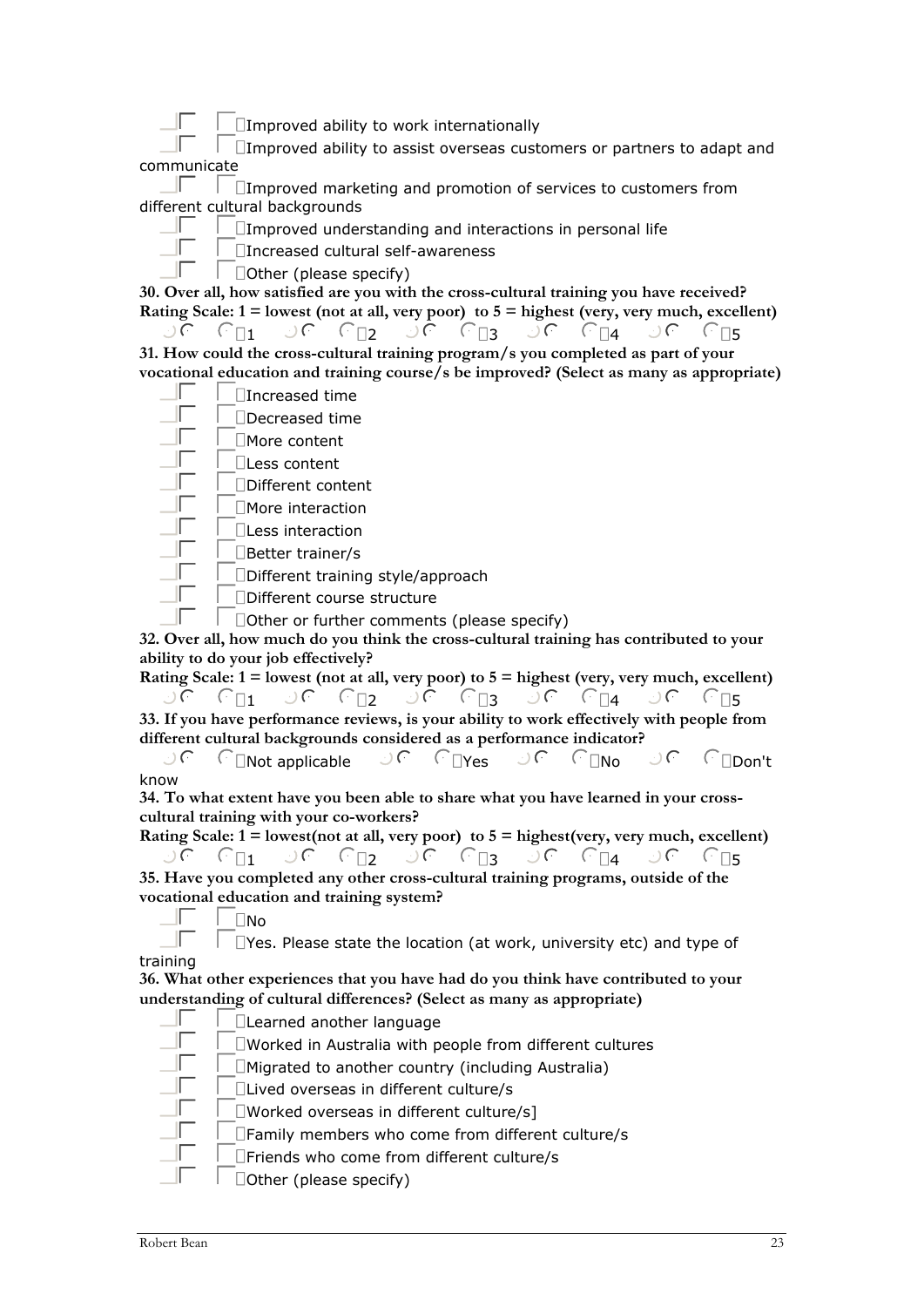**37. What would you say are the most important things you learned from your crosscultural training?** 

**38. Would you like to have further cross-cultural training?** 

 $\bigcup$   $\bigcap$   $\bigcap_{P \in S}$   $\bigcap_{P \in \bigcap_{P \in P} \cap P}$  nmlt know

**39. If you would like further cross-cultural training, what type of training would you like? (Select as many as appropriate)** 

 $\Box\Box\Box$   $\Box$  General cultural awareness and communication

 $\Box\Box$   $\Box$  Specialised training e.g. health, international business

gfedcCulture specific: Multicultural e.g. African, Chinese, Arabic cultures

gfedcCulture specific: Indigenous e.g. Aboriginal and Torres Strait Islander cultures

 $\Box\Box$   $\Box$   $\Box$  Working with interpreters and translators

 $\Box$   $\Box$   $\Box$  Working or managing cultural diversity

gfedcOther (please specify)

**40. Would you recommend the cross-cultural training you undertook to others?** 

nmlkjYes nmlkjNo nmlkjDon't know

**41. Should cross-cultural training be compulsory for all employees in your organisation?**   $\bigcup_{i=1}^{n} C_i$   $\bigcap_{i=1}^{n} N_0$   $\bigcap_{i=1}^{n} C_i$   $\bigcap_{i=1}^{n} D_0$   $\bigcap_{i=1}^{n} C_i$   $\bigcap_{i=1}^{n} D_0$   $\bigcap_{i=1}^{n} C_i$   $\bigcap_{i=1}^{n} D_0$ 

**42. Should cross-cultural training be compulsory for all employees in your organisation who are in customer/client service positions?** 

 $\bigcup$   $\bigcap_{Y \in S}$   $\bigcup$   $\bigcap_{N \in \mathbb{N}}$   $\bigcap_{N \in \mathbb{N}}$   $\bigcap_{Y \in S}$   $\bigcap_{Y \in S}$   $\bigcap_{Y \in S}$ 

**43. Do you have any other comments you would like to make about cross cultural training, regarding yourself, your educational institution or your employer/s?** 

We will contact you on 16 July 2007 if you have won a prize. We'll send everyone a link to the final report in October. To finish, just click on DONE>> This automatically registers your response and takes you to the Survey Monkey home page. Just close the Survey Monkey home page to exit.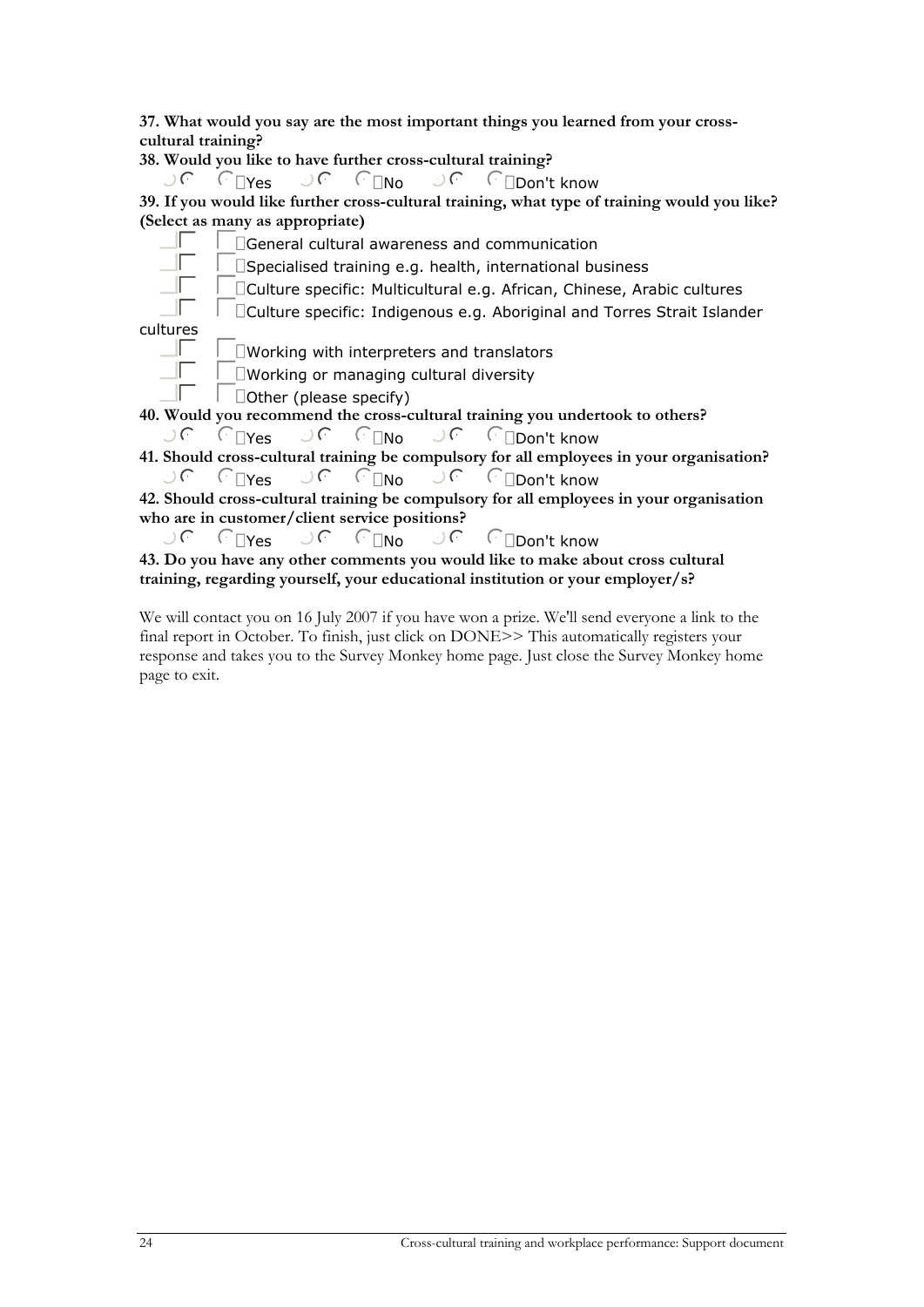# Survey of Employers

 $\mathbf{1}$ 

<span id="page-24-0"></span>VET CT Survey of Employers

3/11/2007

### National Centre for Vocational Education Research Project NR 6017:

The contribution of cross-cultural training to VET graduates' workplace performance

#### **Survey of Employers** July-August 2007

Thank you for participating in the first Australian national study of the contribution of cross-cultural training to VET graduates' workplace performance.

"Cross-cultural training" is any training and education program that aims to increase a person's "cultural competence", which comprises the awareness, knowledge and skills to live and work effectively in situations characterised by cultural diversity.

This survey is confidential. No identifiable information will be published. Only the names of participating organisations will be listed in an appendix to the project report.

If you wish to complete this confidential survey by telephone with the researcher, or If you have any questions, please telephone Robert Bean on (08) 8598-3088 or 0428 645 142 or email him at rsbean@bigpond.com to nominate a convenient time for him to call you.

If completing this survey electronically, please place an 'X' after the box for your selected answer. Email the survey as an attachment to rsbean@bigpond.com

If completing manually, please tick or 'x' the selected boxes. Send completed survey to Robert Bean, PO Box 57, Delamere, SA 5204 or Fax (08) 8598 3099

#### Profile

1. In which ANZSIC (Australia New Zealand Standard Industrial Classification) category is your organisation?

- D. A. Agriculture, Forestry and Fishing
- a B. Mining
- □ C. Manufacturing
- D. Electricity, Gas and Water Supply
- $\Box$  E. Construction
- D. F. Wholesale Trade
- **Q.** G. Retail Trade
- **D** H. Accommodation, Cafes and Restaurants
- I. Transport and Storage
- **p.** J. Communication Services
- E K. Finance and Insurance
- Q L. Property and Business Services
- □ M. Government Administration and Defence
- D N. Education
- D. Health and Community Services
- **D** P. Cultural and Recreational Services
- Q. Personal and Other Services

#### 2. In which sector is your organisation?

- **D** Public sector
- Non-government organisation
- **D** Private sector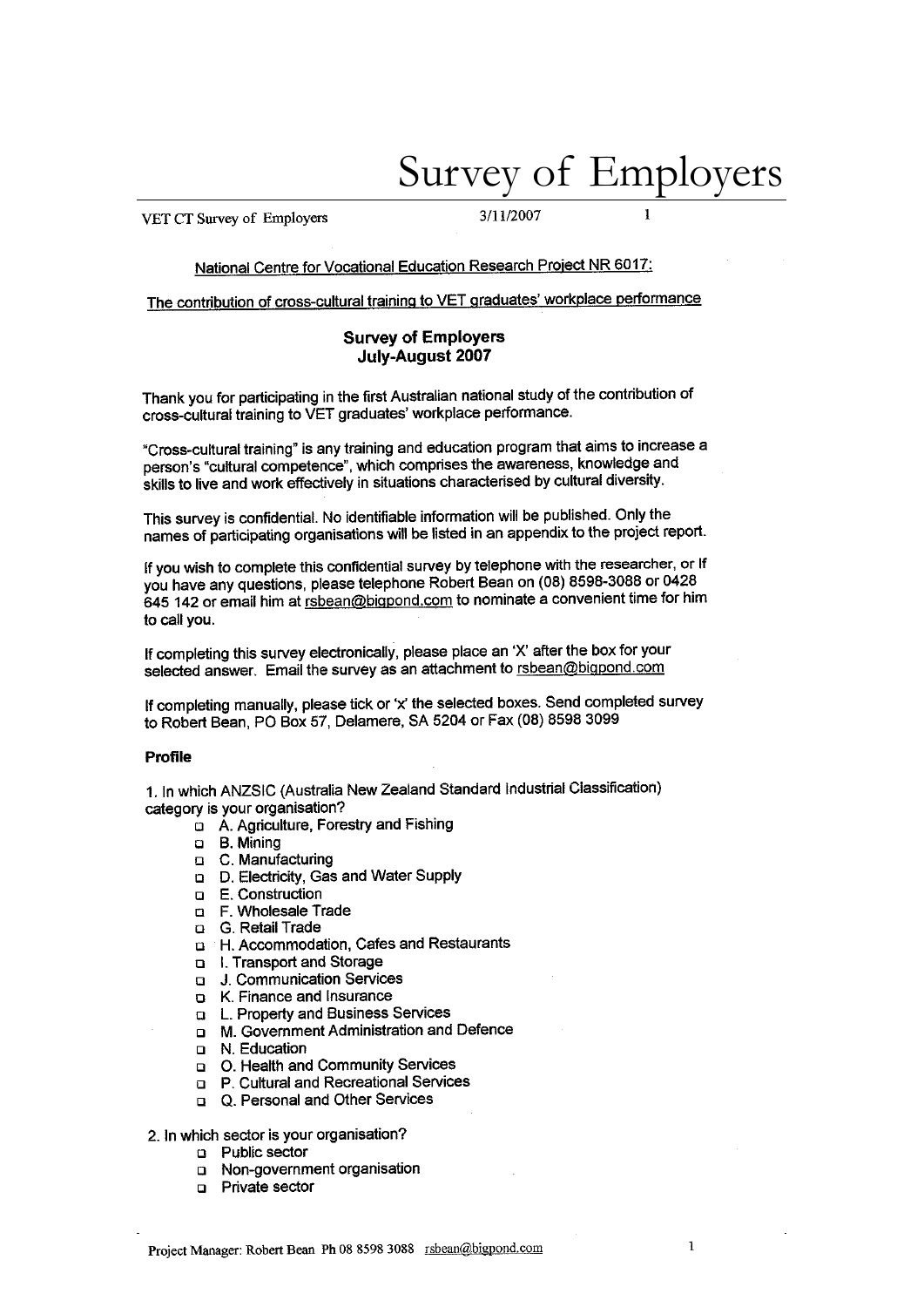3. Where is the head office of your organisation? (Select one.)

- □ ACT
- a NSW
- **D** NT
- **p** QLD
- □ SA
- a TAS
- a VIC
- u WA
- Overseas (Please specify country)

4. What is the total number of employees, including contractors, in your organisation? □ 501-1000  $\Box$  101-500  $\square$  26-100  $\square$  1-25 □ 10001-20000

- 口 5001-10000  $\Box$  1001-5000
- □ 20001 or more

5. What is your position in your organisation?

- a CEO/Senior Executive
- Department/Division manager
- n Middle manager
- Line manager/ supervisor  $\Box$
- o Training manager/coordinator
- Other  $\Omega$

### Cross-Cultural Training, Cultural Competence and Your Organisation

Notes on terminology: "Cross-cultural training" is any training and education program that aims to increase a person's "cultural competence".

"Cultural competence" comprises the awareness, knowledge and skills to live and work effectively in situations characterised by cultural diversity. This includes situations within the workforce and those involving customers and clients.

6. How important is it to your organisation that employees have adequate cultural competence for working with clients and customers from different cultural backgrounds?

(1 = lowest, not at all important  $5$  = highest, very important) $\Box$  1  $\Box$  2  $\Box$  3  $\Box$  4  $\Box$  5

7. How important is it to your organisation that employees have adequate cultural competence for working with co-workers from different cultural backgrounds?

(1 = lowest, not at all important 5 = highest, very important)□ 1 □ 2 □ 3 □ 4 □ 5

8. Does your organisation include cultural competence in its recruitment specifications?

 $\square$  No

□ Don't know

□ Yes If Yes, for which types of positions?

Project Manager: Robert Bean Ph 08 8598 3088 rsbean@bigpond.com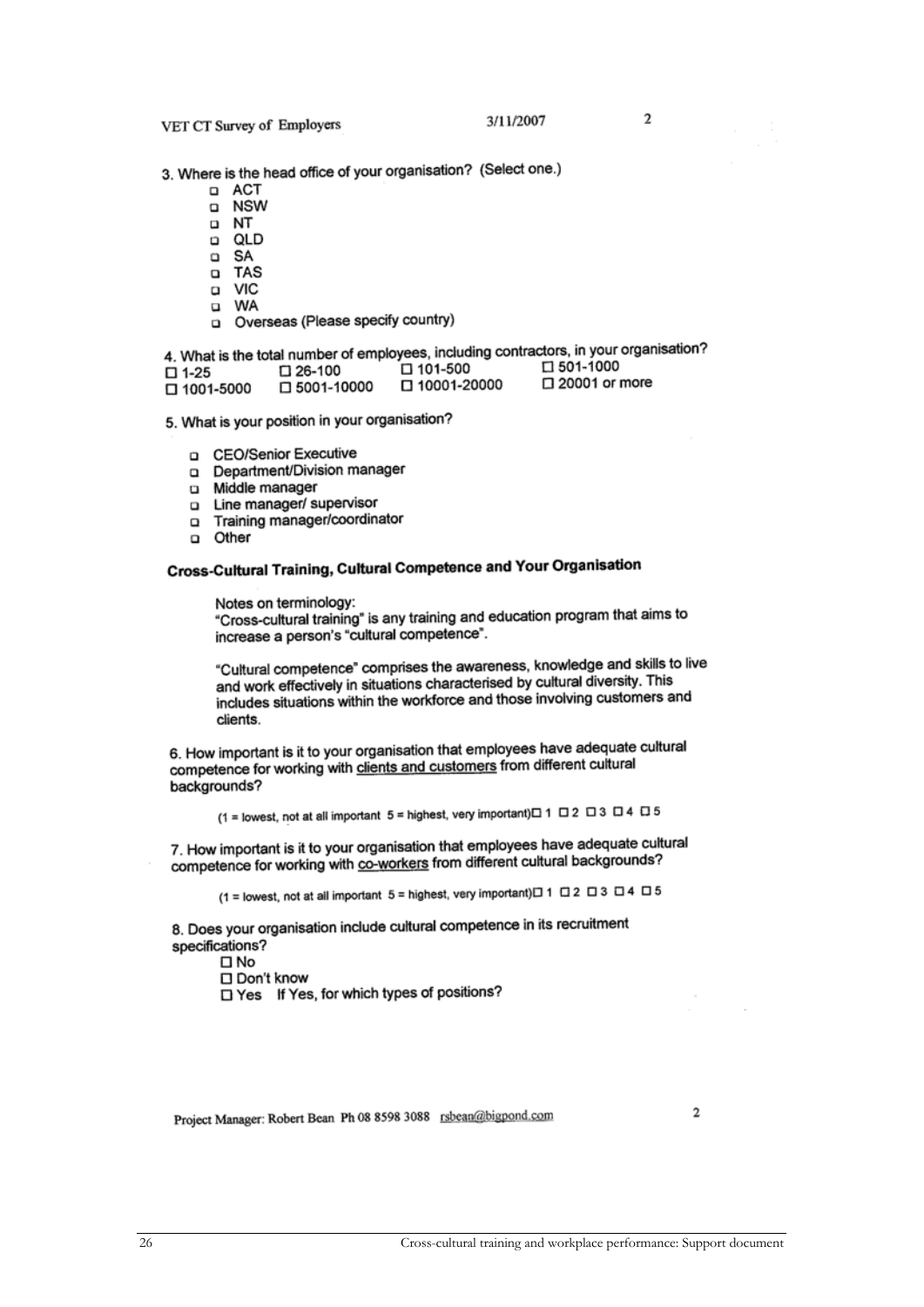VET CT Survey of Employers

 $\mathbf{\mathfrak{p}}$ 

9. Does your organisation include any aspects of cultural competence in its career development strategies?

□ No

□ Don't know

□ Yes If Yes, for which types of positions?

10. Does your organisation include any aspects of cultural competence in its performance appraisals?

 $\square$  No

Don't know

□ Yes If Yes, for which types of positions?

11. Some of your employees have received cross-cultural training as part of their vocational education and training qualification. Have you observed or been informed by other managers any of the following benefits that could be attributed to the cultural competence of these graduates?

- o Improved workplace communication and relationships
- n Improved service to culturally diverse customers
- improved compliance with equal opportunity and discrimination laws
- Improved compliance with access and equity policies
- improved skills to work internationally
- Improved marketing and promotion to culturally diverse customers  $\Box$
- Improved community relationships  $\Omega$
- Increased cultural self-awareness
- Other (Please specify)
- o Other comments

12. Does your organisation conduct any cross-cultural training to help employees develop their cultural competence?

- $\square$  No
- Don't know

□ Yes If Yes, which types of training?

- **Q** General cultural awareness and communication
- □ Specialised training, e.g. for customer service, health care, policing
- D Culture-Specific: Multicultural, e.g. African, Chinese, Arabic cultures
- n Culture-Specific: Indigenous, e.g. Aboriginal & Torres Strait Islander cultures
- o Working with Interpreters and Translators
- D Working With or Managing Cultural Diversity
- o Other (please specify)

13. Do you receive any feedback from employees who have completed cross-cultural training units, prior to or during their employment?

 $\square$  No

□ Don't know

□ Yes If Yes, what do they typically say about their training?

14. Do you think the demand for job applicants and existing employees to be able to demonstrate cultural competence will increase or decrease over the next 5 years?

Project Manager: Robert Bean Ph 08 8598 3088 rsbean@bigpond.com

3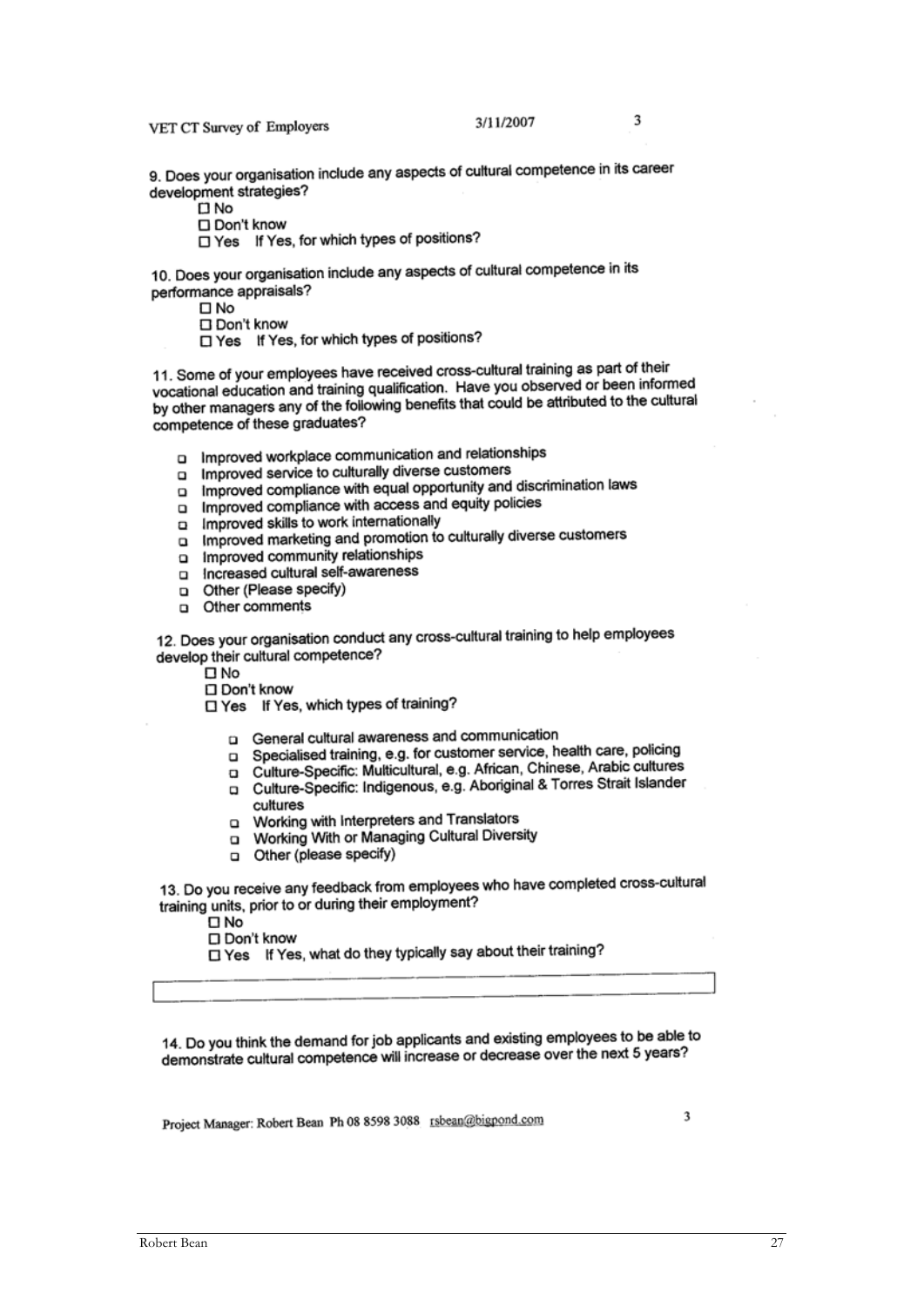#### VET CT Survey of Employers

 $\overline{4}$ 

- Greatly decrease  $\Box$
- n Decrease
- □ Stav the same
- Increase  $\Box$
- Greatly increase

15. What are the main reasons for your response to the last question?

16. Do you think your organisation will be likely to provide cross-cultural training to employees over the next 5 years?

- a No
- Don't know  $\Box$
- Yes. If yes, which types of training? (Select as many as appropriate.)  $\Box$ 
	- **Q** General cultural awareness and communication
	- Specialised training, e.g. for customer service, health care, policing  $\Box$
	- Culture-Specific: Multicultural, e.g. African, Chinese, Arabic cultures  $\Box$
	- Culture-Specific: Indigenous, e.g. Aboriginal & Torres Strait Islander cultures
	- Working with Interpreters and Translators  $\Box$
	- u Working With or Managing Cultural Diversity
	- o Other (please specify)

17. Do you think your organisation will be likely to introduce any other strategies or activities to address cultural diversity over the next 5 years?

- a No
- $\Box$ Don't know

Yes. If yes, which types of strategies or activities? (Select as many as  $\Box$ appropriate.)

- p building cultural awareness into other training
- providing mentoring or coaching in cultural competence  $\Box$
- recruiting more culturally diverse staff  $\Box$
- developing policies and procedures for culturally inclusive work  $\Box$
- practices
- $\Box$ other

18. Do you think cross-cultural training should be a core component of vocational education and training programs relating to your industry?

- a No
- Don't know  $\Box$
- D Yes.

19. Do you think cross-cultural training should be mandatory for all employees in your organisation?

 $\Box$  No

- n Don't know
- n Yes

Project Manager: Robert Bean Ph 08 8598 3088 rsbean@bigpond.com

4